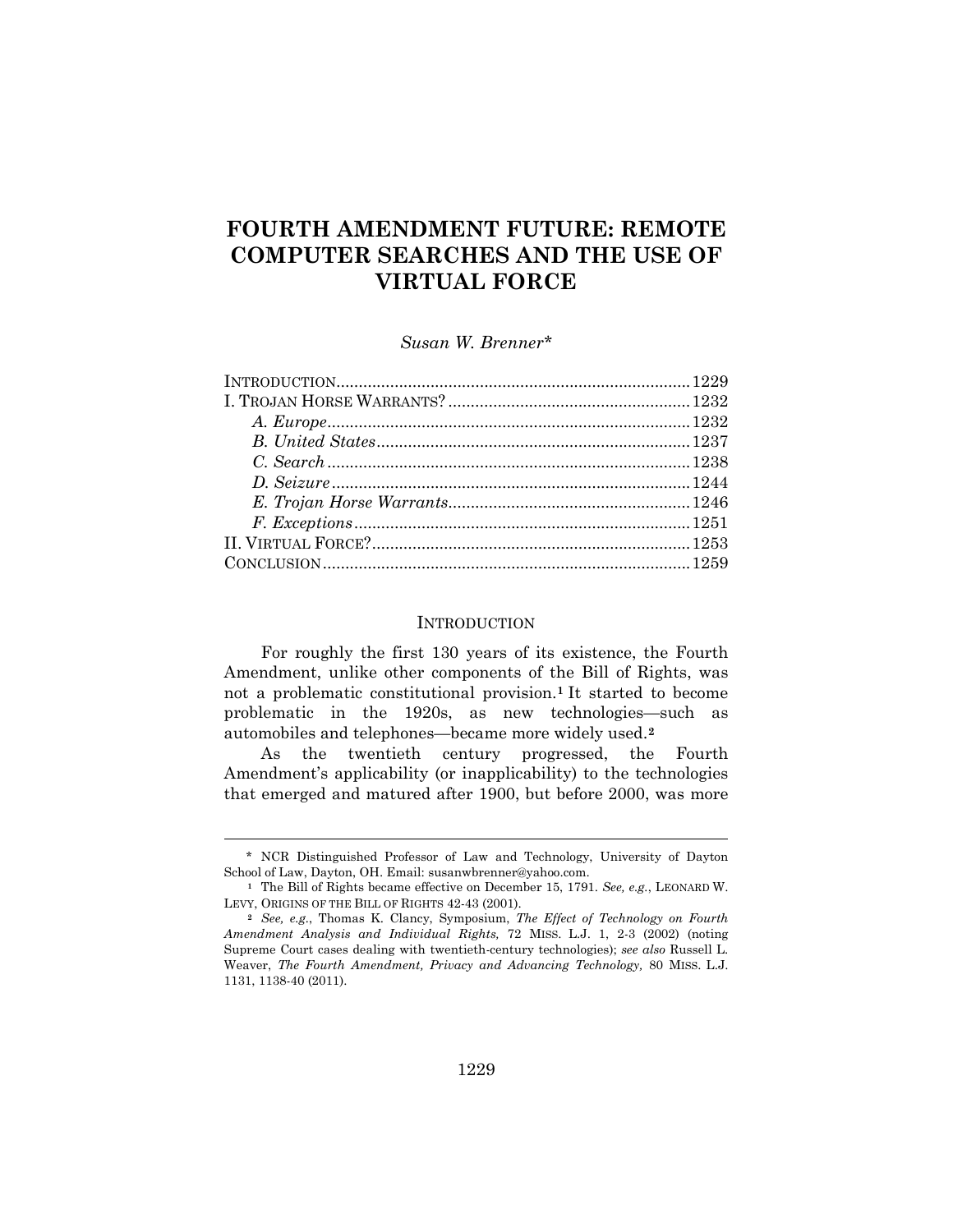or less settled.**[3](#page-1-0)** Ambiguities and uncertainties remain in certain areas, but the Fourth Amendment jurisprudence of the pretwenty-first century technologies is relatively stable.**[4](#page-1-1)**

That is not true of the digital technologies that emerged in the last decades of the twentieth century and have been evolving in sophistication and complexity ever since. Unlike their essentially stable predecessors, which tended to have specific uses, these technologies infiltrate many, if not most, areas of human endeavor.**[5](#page-1-2)** We use them to communicate, to create, to navigate, to heal, to manufacture, to educate, to forecast, to research, to surveil, to attack, etc.

Perhaps the feature that most distinguishes these technologies from their more mundane predecessors is that they facilitate human activity in what is—or in what we experience as—a non-physical context. Computers and other electronic devices let us "go into" cyberspace, which, of course, is not a "space" at all, but is a conduit we can use to generate effects consequences—that are felt in the physical world. **[6](#page-1-3)**

The pervasiveness and consequential nature of digital technologies make them an increasingly important aspect of our lives, which means, among other things, that they are used by the lawless as well as the law-abiding. In the 1920s, the Supreme Court was called upon to determine the Fourth Amendment's applicability to two still novel technologies—automobiles and telephones—because criminals quickly grasped how they could be exploited to facilitate the commission of unlawful acts.**[7](#page-1-4)**

And law enforcement officers soon grasped how they could exploit these new technologies to facilitate their pursuit of those

<span id="page-1-0"></span>**<sup>3</sup>** *See, e.g.*, Orin S. Kerr, *The Fourth Amendment and New Technologies: Constitutional Myths and the Case for Caution,* 102 MICH. L. REV. 801, 862-64 (2004) (noting that the use of "stable" technologies facilitates the articulation of stable rules derived from the Fourth Amendment).

**<sup>4</sup>** *See, e.g.*, *id.* at 860-64.

<span id="page-1-2"></span><span id="page-1-1"></span>**<sup>5</sup>** *See generally* SUSAN W. BRENNER, LAW IN AN ERA OF "SMART" TECHNOLOGY (2007); *see also* Kerr, *supra* note 3, at 864-65.

<span id="page-1-3"></span>**<sup>6</sup>** *See, e.g.*, Susan W. Brenner, *The Privacy Privilege: Law Enforcement, Technology, and the Constitution*, 7 J. TECH. L. & POL'Y 123, 144-45 (2002).

<span id="page-1-4"></span>**<sup>7</sup>** *See id.* at 150-53; *see also* SUSAN W. BRENNER, CYBERCRIME: CRIMINAL THREATS FROM CYBERSPACE 156 (Frankie Y. Bailery & Steven Chermak eds., 2010).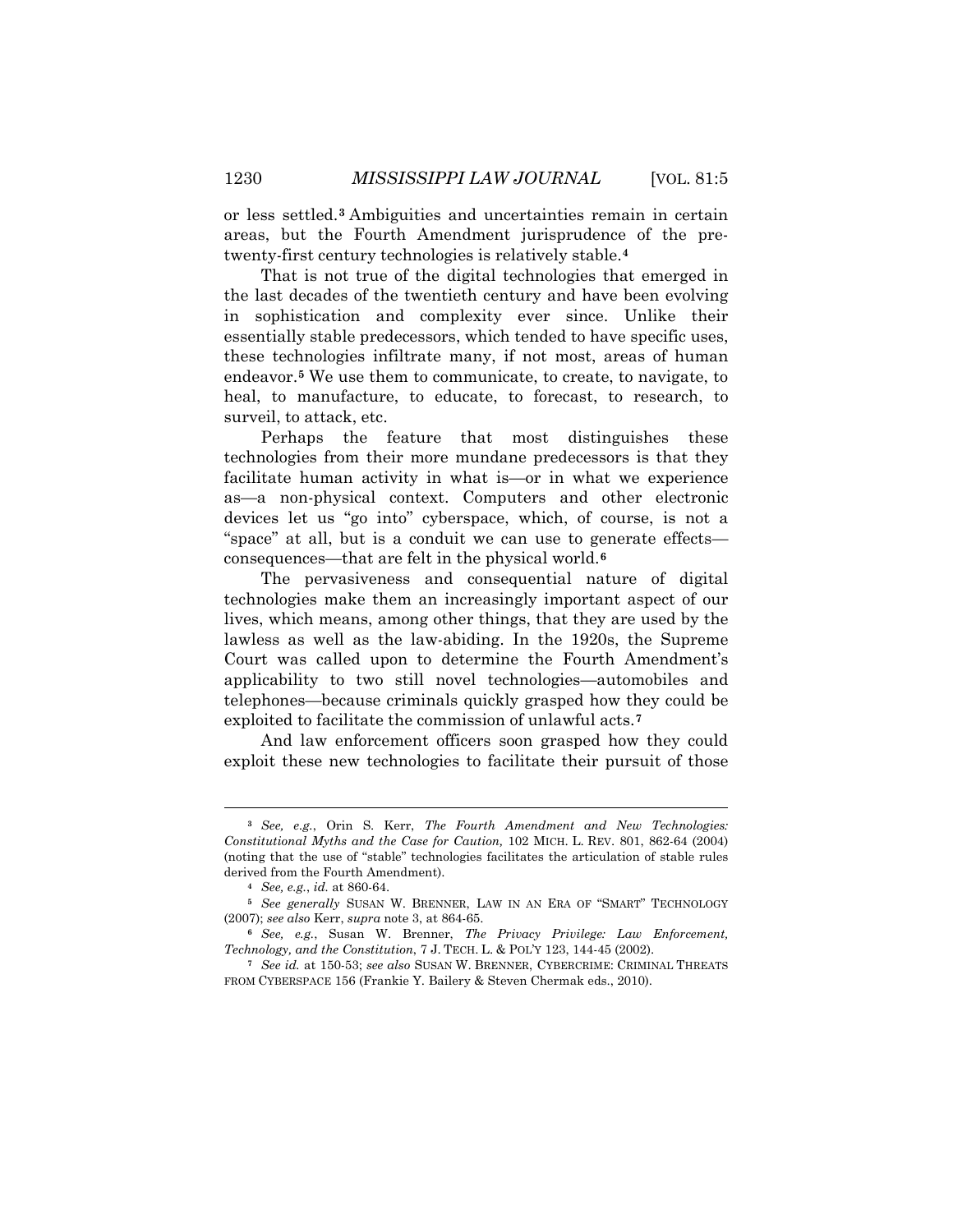who committed unlawful acts. **[8](#page-2-0)** Law enforcement's use of automobiles raised few, if any, Fourth Amendment issues, but its use of telephone surveillance produced the first case in which the Supreme Court was required to consider the implications of technology that transcends the limitations of physical reality.**[9](#page-2-1)**

As many have noted, the Supreme Court misapprehended the implications of that technology, issuing a decision that was predicated on the spatial notion of privacy that had prevailed and sufficed, until that point in our history.**[10](#page-2-2)** It was not until 1967 that the Court shifted away from that approach to one that is more conceptual but still retains a concern with spatial privacy.**[11](#page-2-3)**

Courts now find themselves grappling with technologies that far surpass twentieth-century telephones in complexity and application. As one author noted, judges are attempting to determine the Fourth Amendment's applicability to "intrusive scanning machines, . . . handheld devices the police can use to measure the presence of alcohol on one's breath and guns and drugs on the person's body; facial recognition systems . . . and very sophisticated systems to search e-mail and computer files."**[12](#page-2-4)** Of course, these are only a few of the technologies already in use that have the capacity to be exploited by law enforcement and that therefore give rise to difficult Fourth Amendment issues.**[13](#page-2-5)**

These issues arise because, as our experience with automobiles and telephones illustrates, law enforcement is quick to grasp, and exploit, the enhanced capabilities new technologies provide. My goal in this Article is to project how law enforcement can and, I suspect, will, utilize two as yet unexploited aspects of digital technology: (1) the use of Trojan Horse software to conduct surreptitious, remote searches of computers**[14](#page-2-6)** and (2) the use of

**<sup>8</sup>** *See, e.g.*, BRENNER, CYBERCRIME, *supra* note 7, at 158.

<span id="page-2-2"></span><span id="page-2-1"></span><span id="page-2-0"></span>**<sup>9</sup>** *See, e.g.*, Brenner, *Privacy Privilege*, *supra* note 6, at 144-45; *see also* Susan W. Brenner, *The Fourth Amendment in an Era of Ubiquitous Technology*, 75 MISS. L.J. 1, 20-25 (2005).

**<sup>10</sup>** *See, e.g.*, Brenner, *Ubiquitous Technology*, *supra* note 9, at 4-25.

**<sup>11</sup>** *See id.* at 25-28.

**<sup>12</sup>** Clancy, *supra* note 2, at 3.

**<sup>13</sup>** *Id.* at 4.

<span id="page-2-6"></span><span id="page-2-5"></span><span id="page-2-4"></span><span id="page-2-3"></span>**<sup>14</sup>** A Trojan horse program "is a malicious code concealed within an apparently harmless [computer] program that hides its true function." U.S. DEP'T OF JUSTICE, NAT'L INST. OF JUSTICE, INVESTIGATIONS INVOLVING THE INTERNET AND COMPUTER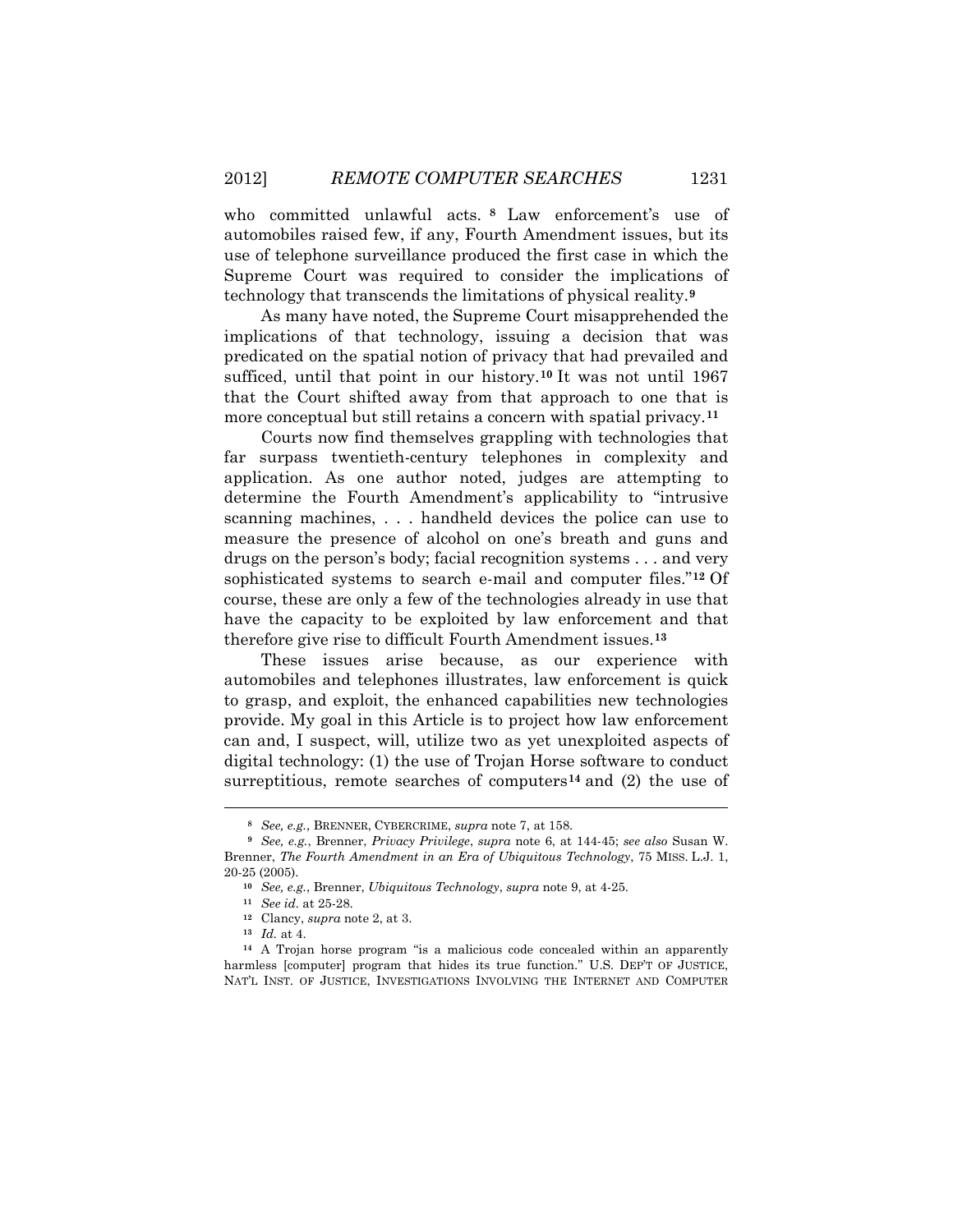computer software and/or signals as "virtual force" to shut down criminal websites or otherwise impede unlawful online activity. The first section below examines remote computer searches; the next section examines virtual force.

#### I. TROJAN HORSE WARRANTS?

In examining the likelihood that U.S. law enforcement will eventually use Trojan Horse programs to conduct remote searches of computers, I need to address two issues. One issue essentially involves precedent—in the subsection immediately below, I review efforts to authorize the use of such searches in Europe. In the next subsection, I analyze the Fourth Amendment issues that would have to be addressed before U.S. law enforcement agencies could lawfully utilize such searches.

## *A. Europe*

In a press release issued at the end of 2008, the European Union (EU) announced a new five-year plan to target cybercrime. **[15](#page-3-0)** Among other things, the plan called for law

Timothy C. MacDonnell, *Orwellian Ramifications: The Contraband Exception to the Fourth Amendment*, 41 U. MEM. L. REV. 299, 346-47 (2010) (footnotes omitted); *see id.* at 347 n.335 (noting that Trojan Horse programs let the operator of the software retrieve user names and passwords stored on the target computer and "find, view, copy and delete files," among other things).

<span id="page-3-0"></span>**<sup>15</sup>** *See* Press Release, Europa, Fight against Cyber Crime: Cyber Patrols and Internet Investigation Teams to Reinforce the EU Strategy (Nov. 27, 2008), *available at* http://europa.eu/rapid/pressReleasesAction.do?reference=IP/08/1827 ("Cyber crime is a growing threat to our societies today. EU member states suffer daily thousands of attacks against their information systems. . . . The European Commission has cooperated closely with the French Presidency and the Member States in the elaboration of a series of practical measures to fight cyber crime. The new strategy

NETWORKS 55 (2007), *available at* http://www.ncjrs.gov/pdffiles1/nij/210798.pdf. Trojan Horse programs are routinely used by cybercriminals to steal information from unwary computer users or to take control of their computers. *See id.* at 1. As Timothy C. MacDonnell notes, they could also be used by law enforcement:

In the context of the home, the government could send an email to a suspect that contains a "Trojan horse" program. Once the email was opened the program could be downloaded to the suspect's computer without his knowledge. The program would search the target computer for the hash value of known contraband files. If the program encountered a contraband file, it would alert law enforcement.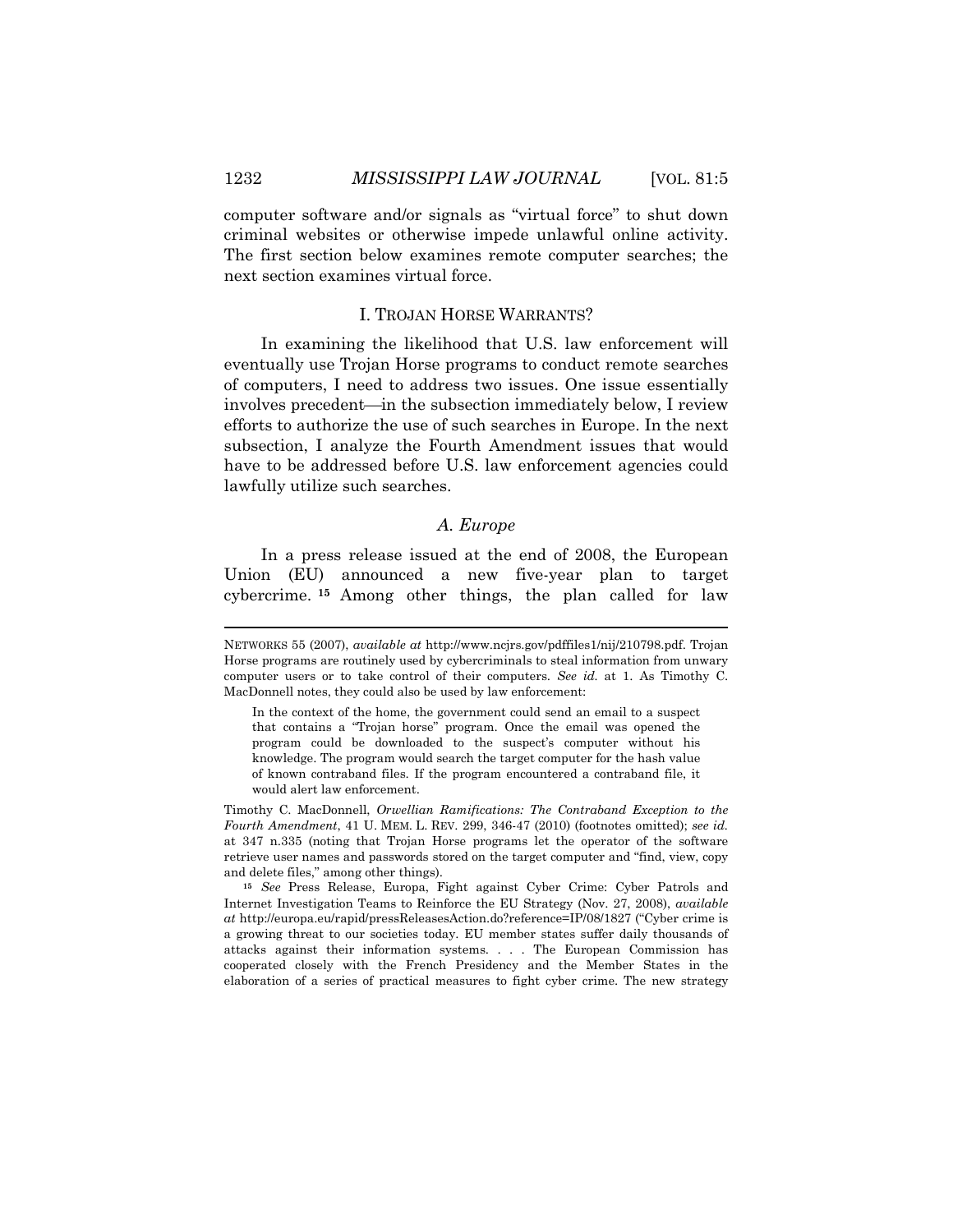enforcement officers in EU member states to conduct "remote searches" of computers.**[16](#page-4-0)**

A few months earlier:

[T]he EU Council Presidency circulated a Note on a: "*Comprehensive plan to combat cyber crime*" to COREPER

- the Council committee of Brussels-based high-level representatives of each Member State.**[17](#page-4-1)**

Under the sub-heading "The emergence of new issues" it said that there were some: "projects already in existence" which require "common approaches" including:

"the area of remote computer searches, which are a delicate issue because of their cross-border nature." (emphasis added)

Reading between the lines the phrase: "projects already in existence" implies that state agencies in some Member States are already conducting cross-border remote computer searches both in their home countries and across borders in other states.**[18](#page-4-2)**

recommends reinforcing partnership between the police and the private sector by better knowledge-sharing on investigation methods and trends in cyber crime. It also encourages both parties to respond quickly to information requests, resort to remote searches, cyber patrols for online tracking of criminals and joint investigations across borders."); *see also EU to Search out Cyber Criminals*, BBC NEWS (Dec. 1, 2008, 10:57 GMT), http://news.bbc.co.uk/2/hi/technology/7758127.stm.

**<sup>16</sup>** *See* BBC NEWS, *supra* note 15.

<span id="page-4-1"></span><span id="page-4-0"></span>**<sup>17</sup>** Tony Bunyan, *EU Agrees Rules for Remote Computer Access by Police Forces— But Fails, as Usual, to Mention—the Security and Intelligence Agencies*, 19 STATEWATCH J., Aug. 2009, at 1, *available at* http://www.statewatch.org/analyses/no-83-remote-computer-access.pdf; *see also* Lesley Dingle & Bradley Miller, *A Summary of Recent Constitutional Reform in the United Kingdom*, 33 INT'L J. LEGAL INFO. 71, 94 (2005) ("'The Council [of the European Union] is the main decision-making body of the European Union . . . [its] acts . . . can take the form of regulations, directives, decisions, . . . recommendations or opinions. The Council can also adopt conclusions . . . . When the Council acts as a legislator, in principle it is the European Commission that makes proposals. These are examined within the Council, which can modify them before adopting them.' The Council is obliged to 'consult' [the European] Parliament on its acts, . . . but should disagreement arise, the Council can dispense with Parliament's opinion." (footnotes omitted)).

<span id="page-4-2"></span>**<sup>18</sup>** Bunyan, *supra* note 17, at 2.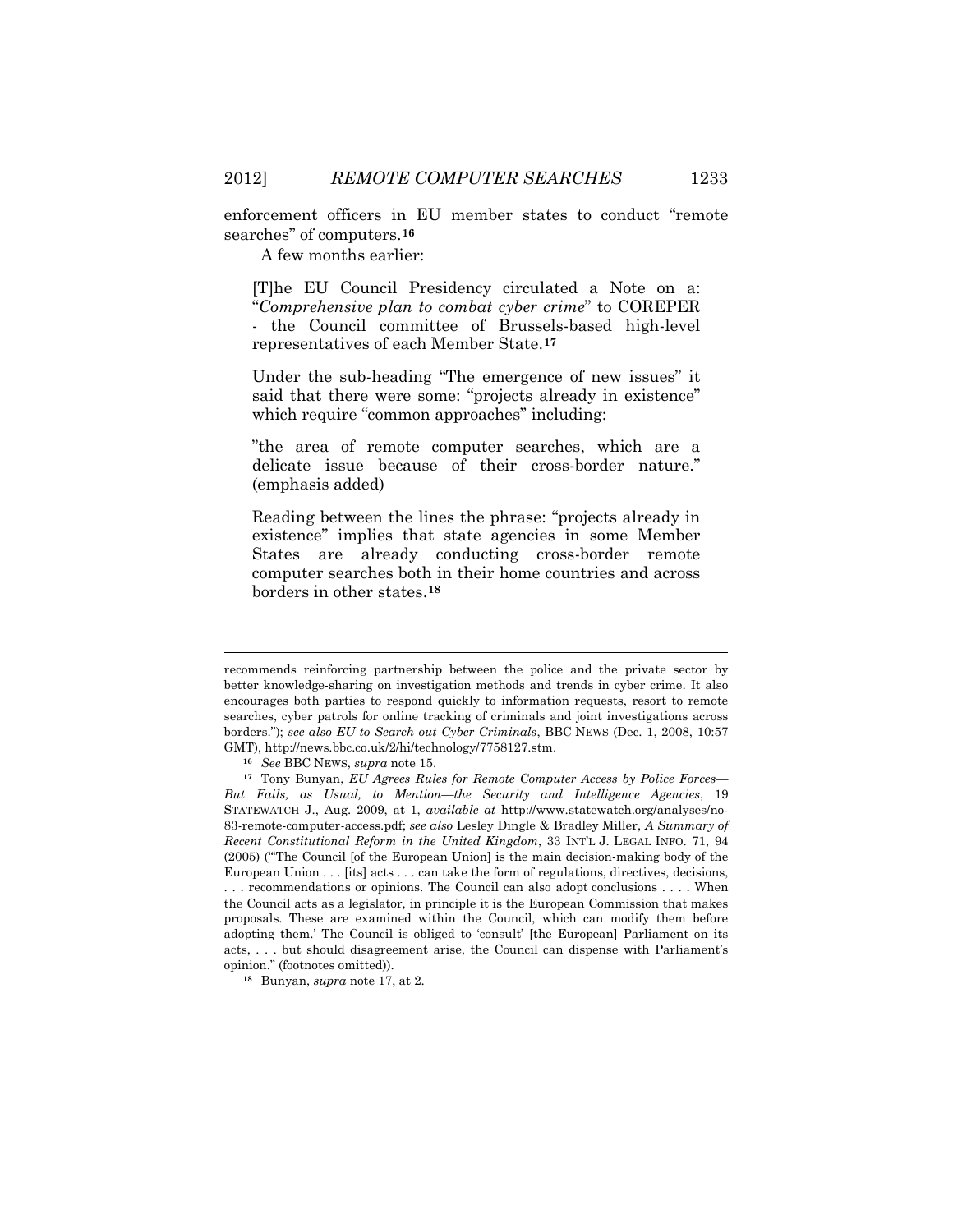This note became the basis of a "proposal for formal Council 'Conclusions,'" which eventually called for "measures to facilitate remote computer searches, allowing investigators rapid access to data."**[19](#page-5-0)** The final, adopted version called for "facilitating remote searches if provided for under national law, enabling investigation teams to have rapid access to information, with the agreement of the host country."**[20](#page-5-1)**

Neither the initial press release nor the subsequent news stories explained precisely what these "remote searches" would involve. Some speculated that they might involve using remotely installed keystroke loggers, an updated version of the Federal Bureau of Investigation's "Magic Lantern" program.**[21](#page-5-2)** According to one source, the FBI created Magic Lantern

primarily to overcome the problems raised by suspects who were savvy enough to encrypt their data. It operates in the following manner. The FBI first installs Magic Lantern directly onto the suspect's computer by way of a Trojan horse virus, sent via email. Once installed, the software records every single keystroke that the suspect types. The FBI can then secretly break into the suspect's home to download the recorded data. This data is then analyzed to determine the suspect's encryption passwords. With these passwords, the FBI can then gain access to all of the suspect's encrypted data, without his knowledge. **[22](#page-5-3)**

In 2006, a German attorney general sought a warrant from "the investigating judge of the federal court" that would authorize

**<sup>19</sup>** *Id.* (citation omitted) (internal quotation marks omitted).

<span id="page-5-1"></span><span id="page-5-0"></span>**<sup>20</sup>** Council of the European Union, Draft Council Conclusions on a Concerted Work Strategy and Practical Measures Against Cybercrime, No. 15569/08 of 11 Nov. 2008, at 5, *available at* http://register.consilium.europa.eu/pdf/en/08/st15/st15569.en08.pdf.

<span id="page-5-2"></span>**<sup>21</sup>** *See, e.g.*, Wiebke Abel & Burkhard Schafer, *The German "Federal Trojan"— Challenges Between law and Technology*, TEUTAS L. & TECH. (Mar. 2, 2009, 17:48 GMT), *available at* http://www.teutas.it/societa-informazione/prova-elettronica/634-thegerman-federal-trojan-challenges-.

<span id="page-5-3"></span>**<sup>22</sup>** Ginger Vaudrey, *The Technology of National Security*, L. TECH., Jan. 1, 2004, *available at* 2004 WLNR 15265384 (footnotes omitted).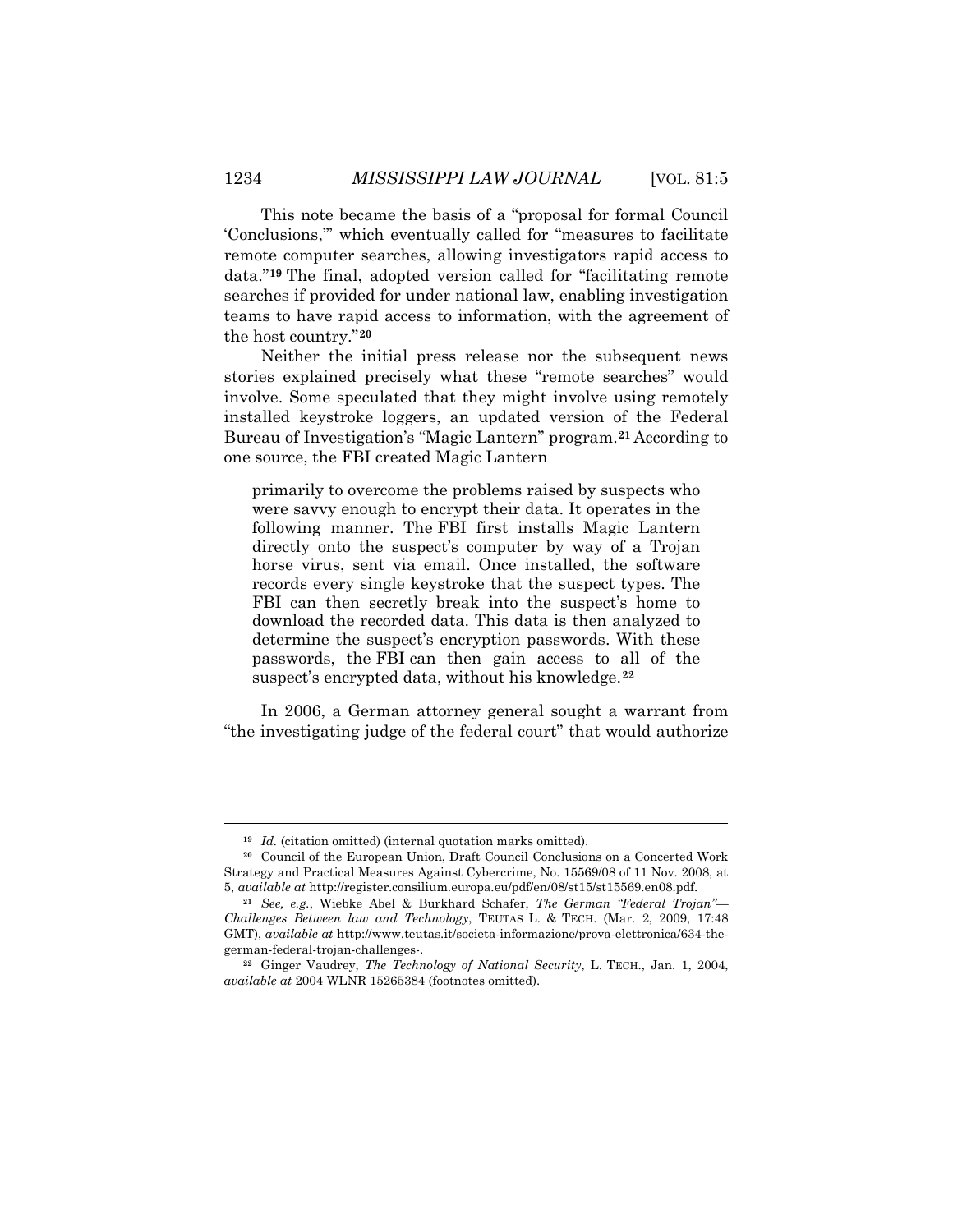German police "to search a suspect's computer using an RFS [remote forensic tool]."**[23](#page-6-0)** The application sought permission

to investigate the data stored on the hard disk and the working memory of the computer. To accomplish this, a specifically designed computer program was to be planted on the suspect's computer without raising his suspicion. This program would then copy all data stored on the computer and subsequently transfer it back to the investigating authority for evaluation. In addition to files stored on the computer, access was also asked for email traffic and information about visited websites. **[24](#page-6-1)**

When the judge declined to issue the warrant, the attorney general appealed to the federal court (the Bundesgerichtshof), which held that the warrant could not be issued because "no legal authorisation existed . . . under German law permitting the use of RFS tools in crime investigations by law enforcement agencies." **[25](#page-6-2)** At around the same time, another German state adopted legislation that authorized the use of remote computer searches (or remote forensic tools), among other things. **[26](#page-6-3)** A complaint was filed with the German Federal Constitutional Court (Bundesverfassungsgericht), challenging the constitutionality of this legislation.**[27](#page-6-4)** On February 27, 2008, the Federal Constitutional Court held that it violated the German Constitution and was therefore unlawful and unenforceable.**[28](#page-6-5)**

The "remote forensic tools" at issue in these cases apparently involved the use of Trojan Horse programs.**[29](#page-6-6)** They seem to be at least one of the tools British police can utilize in carrying out

<span id="page-6-1"></span><span id="page-6-0"></span>**<sup>23</sup>** Abel & Schafer, *supra* note 21; *see also German Police Seeks Legal Permission for Online House Search*, SPAMFIGHTER (Mar. 14, 2007), http://www.spamfighter.com/ News-7911-German-Police-Seeks-Legal-Permission-for-Online-House-Search.htm.

**<sup>24</sup>** Abel & Schafer, *supra* note 21.

**<sup>25</sup>** *Id.*

**<sup>26</sup>** *Id.*

**<sup>27</sup>** *Id.*

**<sup>28</sup>** *Id.*

<span id="page-6-6"></span><span id="page-6-5"></span><span id="page-6-4"></span><span id="page-6-3"></span><span id="page-6-2"></span>**<sup>29</sup>** *Id.* (The authors note that either computer viruses or Trojan Horse programs could be used, but they tend to emphasize the use of Trojan Horse programs.).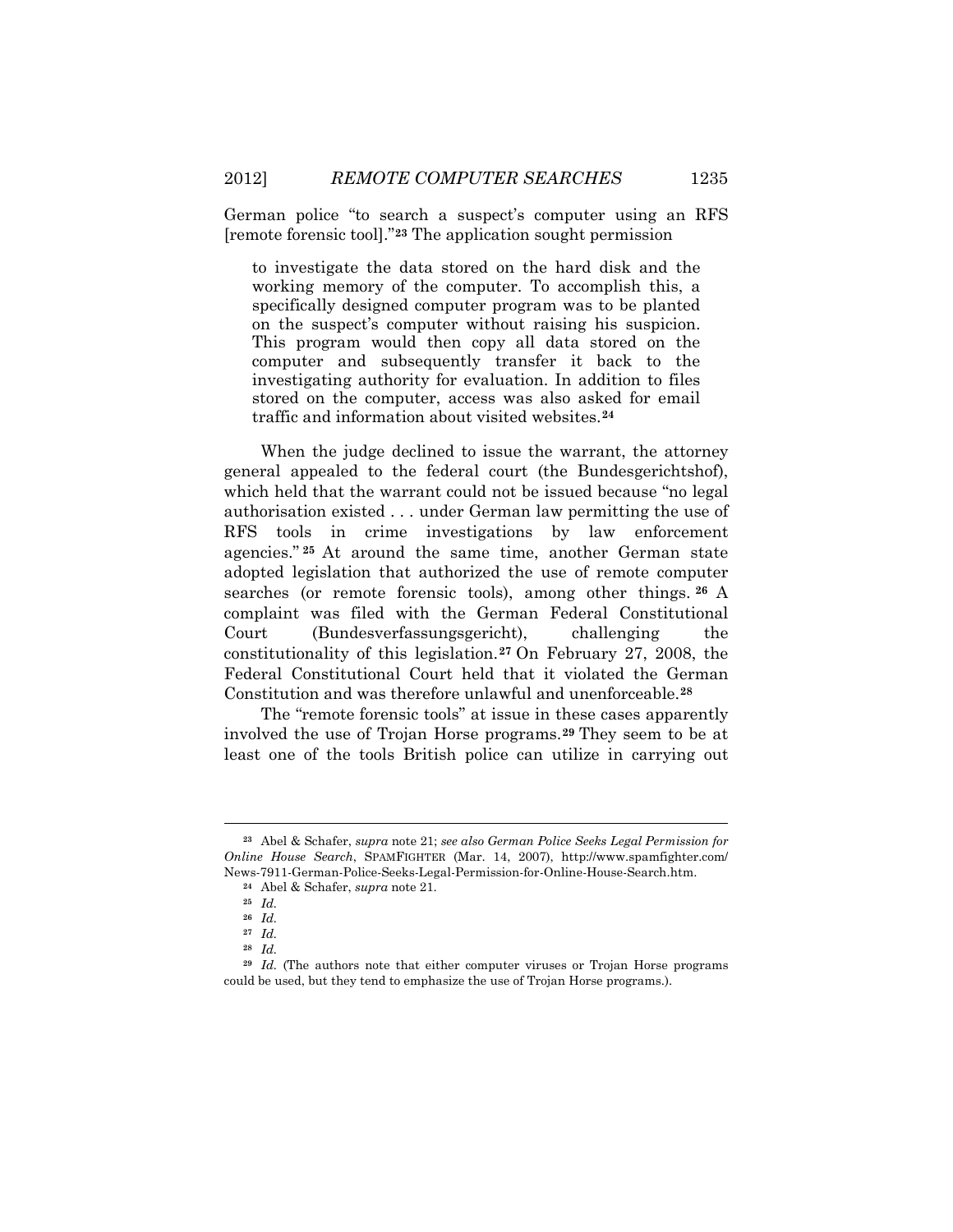"intrusive surveillance" of certain suspects. **[30](#page-7-0)** The Regulation of Investigatory Powers Act of 2000 (RIPA) gives certain officials the authority to authorize such surveillance. **[31](#page-7-1)** An official cannot authorize intrusive surveillance unless he or she determines that it is necessary (i) "in the interests of national security"; (ii) to prevent or detect "serious crime"; or (iii) "in the interests of the economic well-being of the United Kingdom." **[32](#page-7-2)** Intrusive surveillance can be authorized even if it "includes conduct outside the United Kingdom." **[33](#page-7-3)**

RIPA defines intrusive surveillance as surveillance that is "carried out in relation to anything taking place on any residential premises" and "involves the presence of an individual on the premises . . . or is carried out by means of a surveillance device." **[34](#page-7-4)** Surveillance that is carried out "by means of a surveillance device in relation to anything taking place on" residential premises or is carried out "without that device being present on the premises . . . is not intrusive unless the device is such that it consistently provides information of the same quality and detail as might be expected to be obtained from a device actually present on the premises . . . ." **[35](#page-7-5)**

According to the BBC, in 2009, the British Home Office "signed up to an EU strategy that 'encourages' police . . . to remotely access personal computers." **[36](#page-7-6)** The story notes that British police already had the ability to conduct such searches and that a spokesman for the Association of Chief Police Officers told a reporter that "police were already carrying out a small number of these operations" each year.**[37](#page-7-7)**

<span id="page-7-0"></span>**<sup>30</sup>** *See, e.g.*, Flora Graham, *Police 'Encouraged' to Hack More*, BBC NEWS (Jan. 5, 2009, 18:04 GMT), http://news.bbc.co.uk/2/hi/7812353.stm (discussing the use of Trojan Horse programs).

<span id="page-7-4"></span><span id="page-7-3"></span><span id="page-7-2"></span><span id="page-7-1"></span>**<sup>31</sup>** *See* Regulation of Investigatory Powers Act, 2000, c. 23, § 32(1) (Eng.) ("[T]he Secretary of State and each of the senior authorising officers shall have power to grant authorisations for the carrying out of intrusive surveillance.").

**<sup>32</sup>** *Id.* at c. 23, § 32(2)-(3).

**<sup>33</sup>** *Id.* at c. 23, § 27(3).

<span id="page-7-5"></span>**<sup>34</sup>** *Id.* at c. 23, § 26(3).

**<sup>35</sup>** *Id.* at c. 23, § 26(5).

**<sup>36</sup>** Graham, *supra* note 30.

<span id="page-7-7"></span><span id="page-7-6"></span>**<sup>37</sup>** *Id.*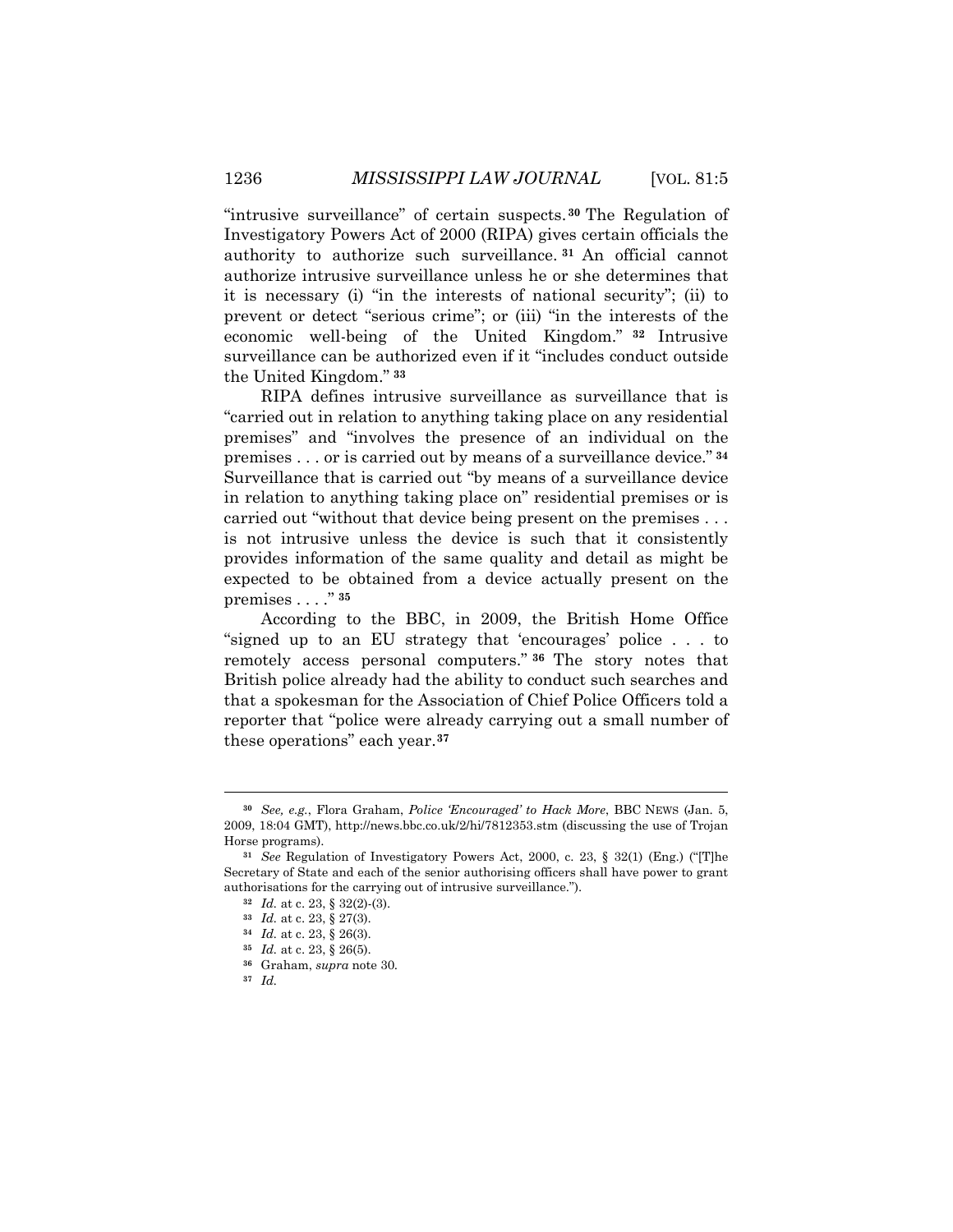I cannot find any information as to whether other members of the EU have followed Britain's lead and incorporated remote computer searches into their criminal procedure. My suspicion, and it is just that, is that most EU countries are not using remote computer searches because the authority to conduct such searches currently does not exist under their national laws.**[38](#page-8-0)** Some of them may eventually decide to follow Britain's lead and adopt legislation that authorizes remote computer searches; others may side with Germany, concluding that such searches cannot be authorized under their foundational law. This brings us to the Fourth Amendment.

### *B. United States*

The Fourth Amendment creates a right to be free from "unreasonable searches and seizures." **[39](#page-8-1)** A Fourth Amendment violation occurs when there is (i) a search and/or seizure that (ii) is conducted by law enforcement**[40](#page-8-2)** and (iii) is not "reasonable."**[41](#page-8-3)**

In determining whether there has been a violation of the Fourth Amendment, courts begin not with whether the law enforcement conduct at issue was "reasonable," but with whether it resulted in a "search" and/or a "seizure."**[42](#page-8-4)** A "search" violates a "reasonable expectation of privacy" in a place or a thing.**[43](#page-8-5)** To have such an expectation of privacy, one must subjectively believe the

 $\overline{a}$ 

<span id="page-8-5"></span><span id="page-8-4"></span>**<sup>42</sup>** *See, e.g.*, Boroian v. Mueller, 616 F.3d 60, 65 (1st Cir. 2010) (explaining that the threshold question to be resolved was whether there was a search or seizure; then having found that a search occurred, the court then determined its reasonableness).

**<sup>38</sup>** *See supra* note 20 and accompanying text*.*

**<sup>39</sup>** U.S. CONST. amend. IV.

<span id="page-8-2"></span><span id="page-8-1"></span><span id="page-8-0"></span>**<sup>40</sup>** *See, e.g.*, United States v. Aldridge, 642 F.3d 537, 541 (7th Cir. 2011) ("The Fourth Amendment generally does not apply to searches and seizures by private parties, but it does apply if the private party is acting as a government agent.").

<span id="page-8-3"></span>**<sup>41</sup>** In this Section, I am assuming the Fourth Amendment applies to law enforcement-initiated remote computer searches. Under current law, that (i) is true if the computer being searched is in the territorial United States or is owned by a U.S. citizen and (ii) is not true if the computer is outside the territorial United States and is not owned by a U.S. citizen. *See, e.g.*, United States v. Verdugo-Urquidez, 494 U.S. 259, 269-75 (1990). I, for one, suspect the second alternative is not a viable way to proceed, at least with regard to networked computer searches, because it can create tensions between nations. *See, e.g.*, Susan W. Brenner & Bert-Jaap Koops, *Approaches to Cybercrime Jurisdiction*, 4 J. HIGH. TECH. L. 1, 21-23 (2004).

**<sup>43</sup>** *See, e.g.*, California v. Ciraolo, 476 U.S. 207, 211 (1986).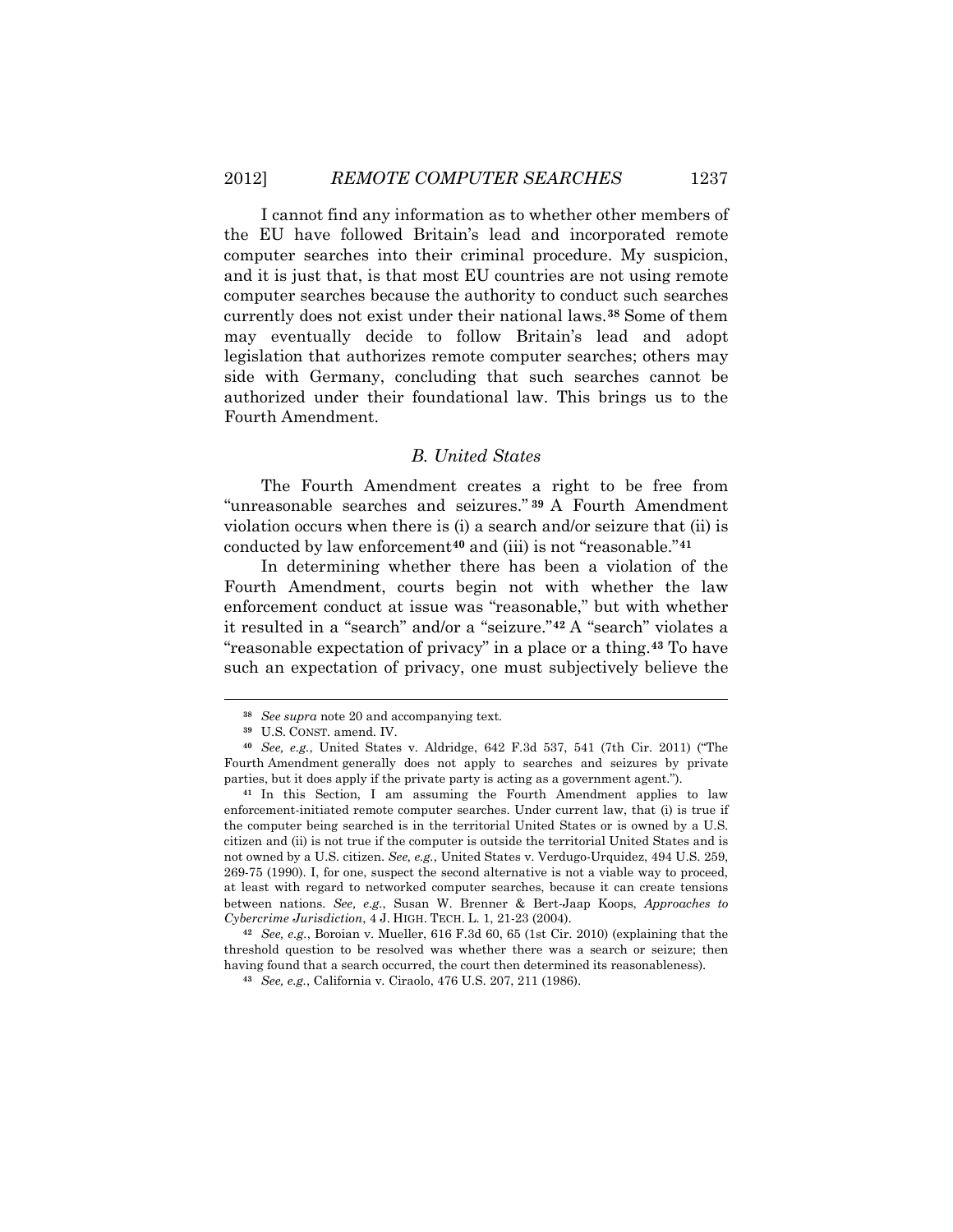area or object is private and society must accept that belief as objectively reasonable.**[44](#page-9-0)** A "seizure" of someone's property occurs when "there is some meaningful interference with an individual's possessory interests in that property." **[45](#page-9-1)** To be "reasonable," a search or seizure must be conducted pursuant to a warrant or pursuant to an applicable exception to the warrant requirement.**[46](#page-9-2)**

U.S.-initiated remote searches of the type authorized by RIPA, and sanctioned by the EU Council, will therefore violate the Fourth Amendment if they are (i) conducted by law enforcement, (ii) result in a search and/or seizure within the compass of the Fourth Amendment and (iii) are not "reasonable." I will assume, for the purposes of analysis, that the hypothesized remote searches under consideration in this Article *are* conducted by law enforcement officers, which brings us to the question of whether this activity results in a "search" and/or a "seizure."

# *C. Search*

We will begin with searches. The use of a Trojan Horse program (or similar malware) to investigate the contents of someone's computer will constitute a "search" if the person had a reasonable expectation of privacy in the contents of that computer's hard drive. Not surprisingly, there seems to be no reported decisions that are precisely on point,**[47](#page-9-3)** but courts have

<span id="page-9-0"></span>**<sup>44</sup>** *See, e.g.*, *Boroian*, 616 F.3d at 60, 65 ("whether a search or seizure had occurred" was the threshold question, to be resolved initially; having found that a search occurred, the court then determined its reasonableness); *see also* Katz v. United States, 389 U.S. 347, 351 (1967).

<span id="page-9-1"></span>**<sup>45</sup>** Soldal v. Cook Cnty., 506 U.S. 56, 61 (1992) (quoting United States v. Jacobsen, 466 U.S. 109, 113 (1984)) (internal quotation marks omitted).

**<sup>46</sup>** *See, e.g.*, United States v. Butler, 405 Fed. App'x 652, 655 (3d Cir. 2010).

<span id="page-9-3"></span><span id="page-9-2"></span>**<sup>47</sup>** In *United States v. Steiger*, the defendant moved to suppress evidence obtained from his computer, arguing that the search warrant for the computer was invalid "because it was based in part on information from an anonymous source who hacked into his computer." 318 F.3d 1039, 1045 (11th Cir. 2003). In communications to law enforcement, the anonymous source claimed to have used a Trojan Horse program to "enter into Steiger's computer via the Internet" and download evidence which he then sent to police. *Id.* at 1043-45. The Eleventh Circuit held that suppression was not in order because the anonymous source "acted at all material times as a private individual," and the Fourth Amendment does not apply to the conduct of private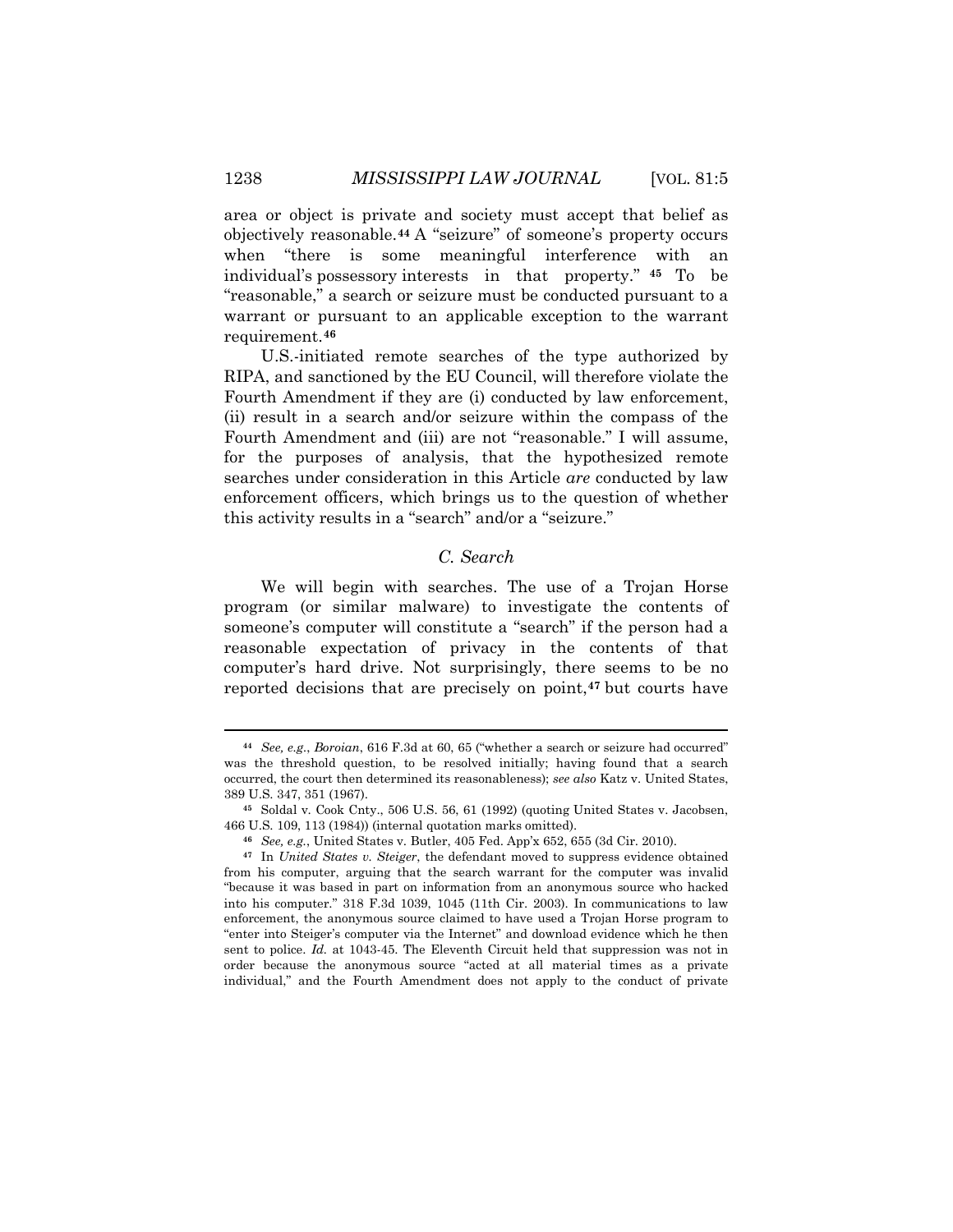held that individuals have a reasonable expectation of privacy in the contents of their computer hard drives, unless they have taken actions that nullify that expectation.**[48](#page-10-0)**

They have analogized a computer's hard drive to a "container," and found that absent countervailing circumstances,**[49](#page-10-1)** hard drives are accorded protection "similar to the protection [the Fourth Amendment] affords a person's closed containers and closed personal effects."**[50](#page-10-2)** Since individuals have a presumptively reasonable expectation of privacy in closed containers,**[51](#page-10-3)** it follows that they have a reasonable expectation of privacy in computer "containers," unless they have taken actions that diminish or defeat that expectation of privacy.

In analyzing the potential Fourth Amendment implications of remote computer searches, I shall assume such searches target computers located in an individual's home or office. I make that assumption because it adds a dimension to the analysis. **[52](#page-10-4)**

 $\overline{a}$ 

<span id="page-10-1"></span>**<sup>49</sup>** For what constitutes such circumstances, see *infra* notes 58-60 and accompanying text.

<span id="page-10-2"></span>**<sup>50</sup>** United States v. Barth, 26 F. Supp. 2d 929, 936-37 (W.D. Tex. 1998); *see, e.g.*, United States v. Peden, No. CR. 06-0300 WBS, 2007 WL 2318977, at \*3 (E.D. Cal. Aug. 13, 2007) ("'A person has an expectation of privacy in his or her private, closed containers'" which "[u]ndoubtedly . . . extends to personal computers in one's home . . . ." (quoting United States v. Fultz, 146 F.3d 1102, 1105 (9th Cir. 1993))); People v. Carratu, 755 N.Y.S.2d 800, 807 (N.Y. Sup. Ct. 2003) ("By placing data in files on the hard drive of his computer, defendant manifested a reasonable expectation of privacy in the contents of those files."); Brackens v. State, 312 S.W.3d 831, 837 (Tex. Ct. App. 2009) ("The Fourth Amendment protection afforded to closed computer files and hard drives is similar to the protection afforded to a person's closed containers and closed personal effects."); *see also* United States v. Payton, 573 F.3d 859, 862 (9th Cir. 2009) ("Searches of computers . . . often involve a degree of intrusiveness much greater in quantity, if not different in kind, from searches of other containers."); United States v. Andrus, 483 F.3d 711, 718 (10th Cir. 2007) ("[C]omputers should fall into the same category as suitcases, footlockers, or other personal items that command a high degree of privacy.").

<span id="page-10-3"></span>**<sup>51</sup>** *See, e.g.*, United States v. Ross, 456 U.S. 798, 822-23 (1982); United States v. Villarreal, 963 F.2d 770, 773-74 (5th Cir. 1992).

<span id="page-10-4"></span>**<sup>52</sup>** I also utilize this assumption to simplify the empirical aspects of the analysis; the conclusions derived from the home-office analysis should apply with equal force to

citizens. *Id.* at 1045; *accord* United States v. Jarrett, 338 F.3d 339, 346-47 (4th Cir. 2003).

<span id="page-10-0"></span>**<sup>48</sup>** *See, e.g.*, United States v. Leiske, No. 08-CR-453-KI, 2011 WL 3205308, at \*6 (D. Or. July 27, 2011); United States v. Barth, 26 F. Supp. 2d 929, 936 (W.D. Tex. 1998); Commonwealth v. Cormier, No. 09-1365, 2011 WL 3450643, at \*3-4 (Mass. Super. Ct. June 27, 2011).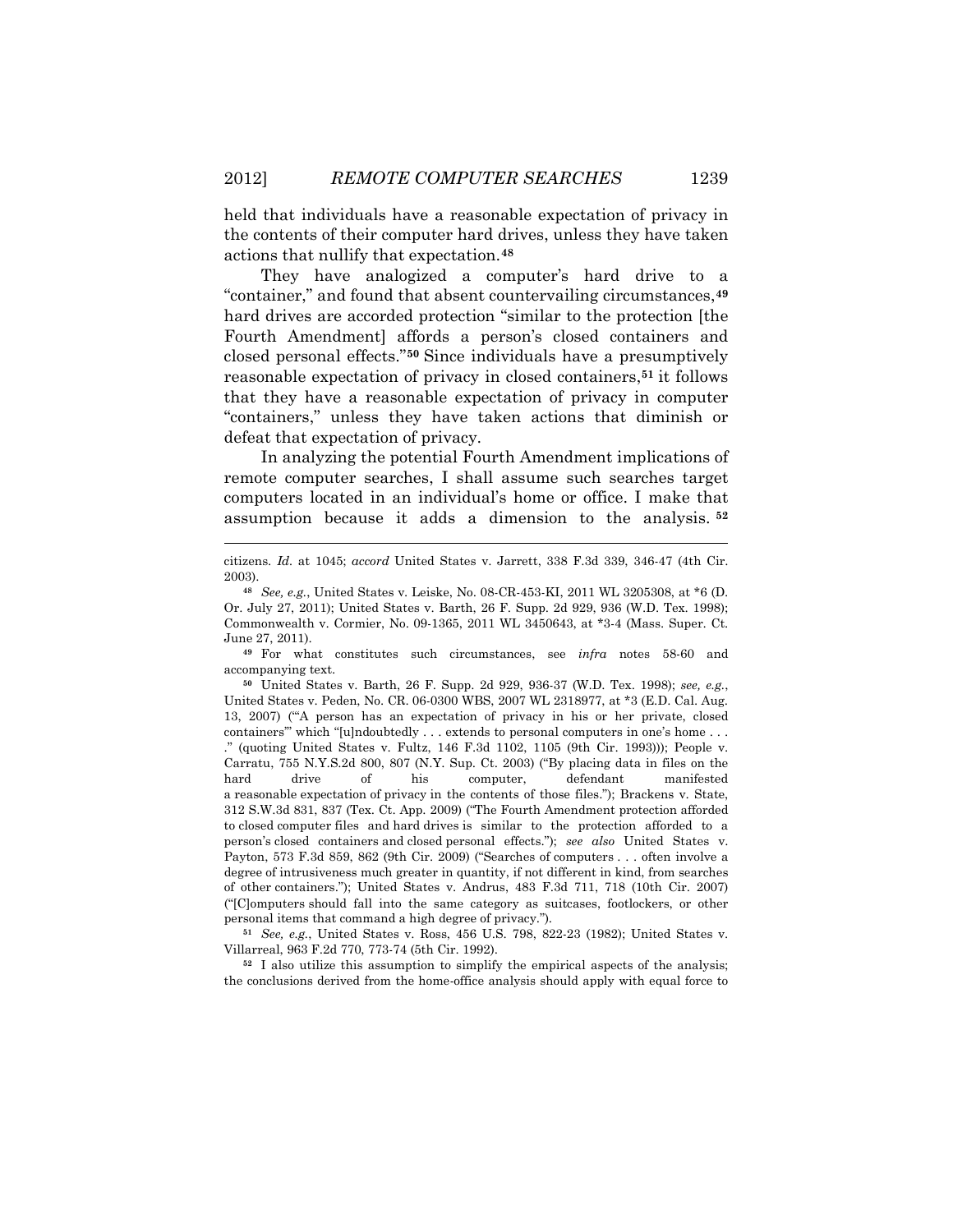Traditionally, to access data on such a computer, police officers must (i) first enter the computer owner's home or office and (ii) then "enter" the computer itself. A traditional search of a computer located in a home or office involves two entries (one into the home or office, the other into the computer), each of which must be reasonable under the Fourth Amendment.

I shall also assume, again for the purposes of this analysis, that the computer owner has a reasonable expectation of privacy in her home or office,**[53](#page-11-0)** which means the officers' entry into the premises constitutes a search under the Fourth Amendment. For such an entry to be lawful, it would have to be authorized either by a search warrant or by an applicable exception to the warrant requirement.**[54](#page-11-1)** The same is true of the officers' "entry" into the computer. As such, I shall assume for the purposes of analysis that their accessing the contents of the computer-as-closedcontainer violates a reasonable expectation of privacy (again, absent countervailing circumstances) **[55](#page-11-2)** and therefore must be authorized by a warrant or an exception to the warrant requirement.**[56](#page-11-3)**

The analysis above applies to physical searches of someone's home or office and of a computer located in that home or office. Does it also apply to remote searches of computers located in a

remote searches targeting computers that are located in places other than the suspect's own home or office, e.g., in a home that belongs to someone other than the suspect or in a public place, such as an airport or a Starbucks. While computers located in someone's home or office may be entitled to a heightened level of Fourth Amendment protection, individuals do not necessarily surrender a reasonable expectation of privacy in a closed container by taking it with them into publicly accessible areas. *See, e.g.*, Bond v. United States, 529 U.S. 334, 336-37 (2000); *see also* United States v. Astley-Teixera, No. ACM 35161, 2003 WL 22495794, at \*7 (A.F. Ct. Crim. App. Oct. 21, 2003) (defendant had a reasonable expectation of privacy in his laptop, which he left "open, powered-on, and not password protected" in his dorm room).

<span id="page-11-0"></span>**<sup>53</sup>** Absent countervailing circumstances, individuals enjoy a reasonable expectation of privacy in their own homes. *See, e.g.*, Payton v. New York, 445 U.S. 573, 589-90 (1980). And, depending on the circumstances, individuals may have a reasonable expectation of privacy in their offices. *See, e.g.*, O'Connor v. Ortega, 480 U.S. 709, 715- 17 (1987).

**<sup>54</sup>** *See supra* note 47 and accompanying text.

<span id="page-11-2"></span><span id="page-11-1"></span>**<sup>55</sup>** For what constitutes such circumstances, see *infra* notes 58-60 and accompanying text.

<span id="page-11-3"></span>**<sup>56</sup>** *See, e.g.*, United States v. Hanson, No. CR 09-00946 JSW, 2010 WL 2231796, at \*3 (N.D. Cal. June 2, 2010).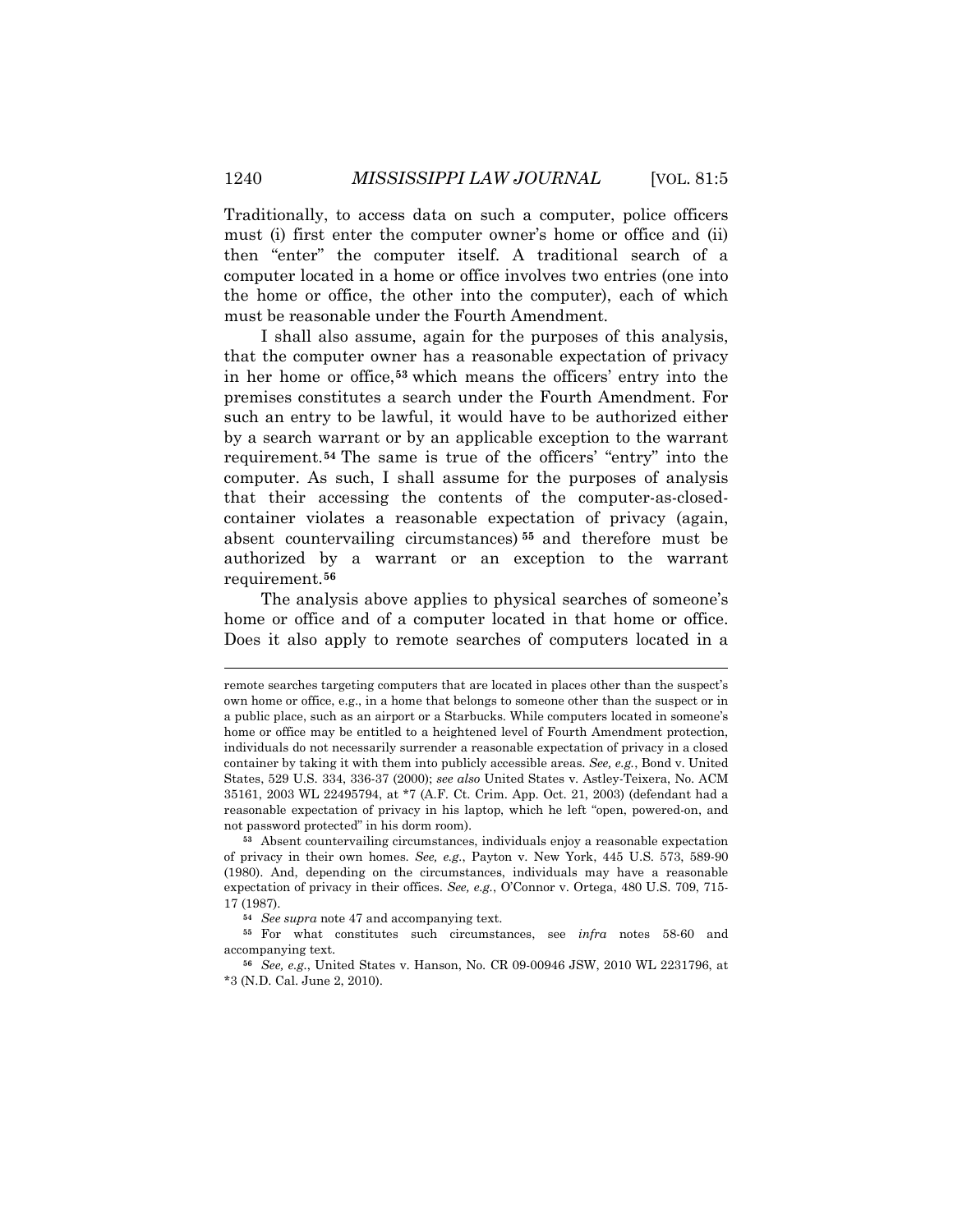home or office? To resolve that question, we need to analyze several distinct issues, the first of which is whether a remote computer search involves a physical "entry" of the home or office in which the computer is located. Literally, it does not; the officers who examine the contents of the computer's hard drive do not physically cross the threshold of the home or office in which it is located. **[57](#page-12-0)** Logically, then, a remote computer search is a more circumscribed Fourth Amendment event than the traditional computer searches outlined above; in a remote search, the officers access the contents of the computer's hard drive but not the premises on which it is located. Arguably, they would not need to obtain a warrant to search those premises in order to conduct the remote search of the computer; since there is no physical entry into the home or office, it seems the only potential Fourth Amendment event is the exploration of the computer.**[58](#page-12-1)**

As we saw earlier, absent countervailing circumstances, individuals will have a reasonable expectation of privacy in their computers—especially if they are located in generally private areas, such as a home or office—because computers are considered to be "closed containers." **[59](#page-12-2)** Computers, though, differ from traditional containers in one notable respect: They are linked to the Internet through a network (which, of course, is essential if our hypothesized investigators are to conduct remote computer searches). To access traditional containers, law enforcement officers must cross the threshold of the suspect's home or office in order to locate and access the contents of the container; to access a networked computer, officers can exploit the fact that it is online. That adds a dimension to the analysis; the computer-container essentially offers officers a direct portal into the data it contains, a

**<sup>57</sup>** *See supra* note 53 and accompanying text.

<span id="page-12-1"></span><span id="page-12-0"></span>**<sup>58</sup>** United States v. Martinez-Fuerte, 428 U.S. 543, 561 (1976). The absence of "[p]hysical entry of the home" in this scenario removes the "chief evil against which the . . . Fourth Amendment is directed." United States v. U.S. Dist. Court for E. Dist. of Mich., S. Div., 407 U.S. 297, 313 (1972). The text below examines the related issue of whether the officers' copying data from the computer constitutes a Fourth Amendment seizure that must also be authorized by a warrant or an exception to the warrant requirement.

<span id="page-12-2"></span>**<sup>59</sup>** *See supra* notes 49-50 and accompanying text.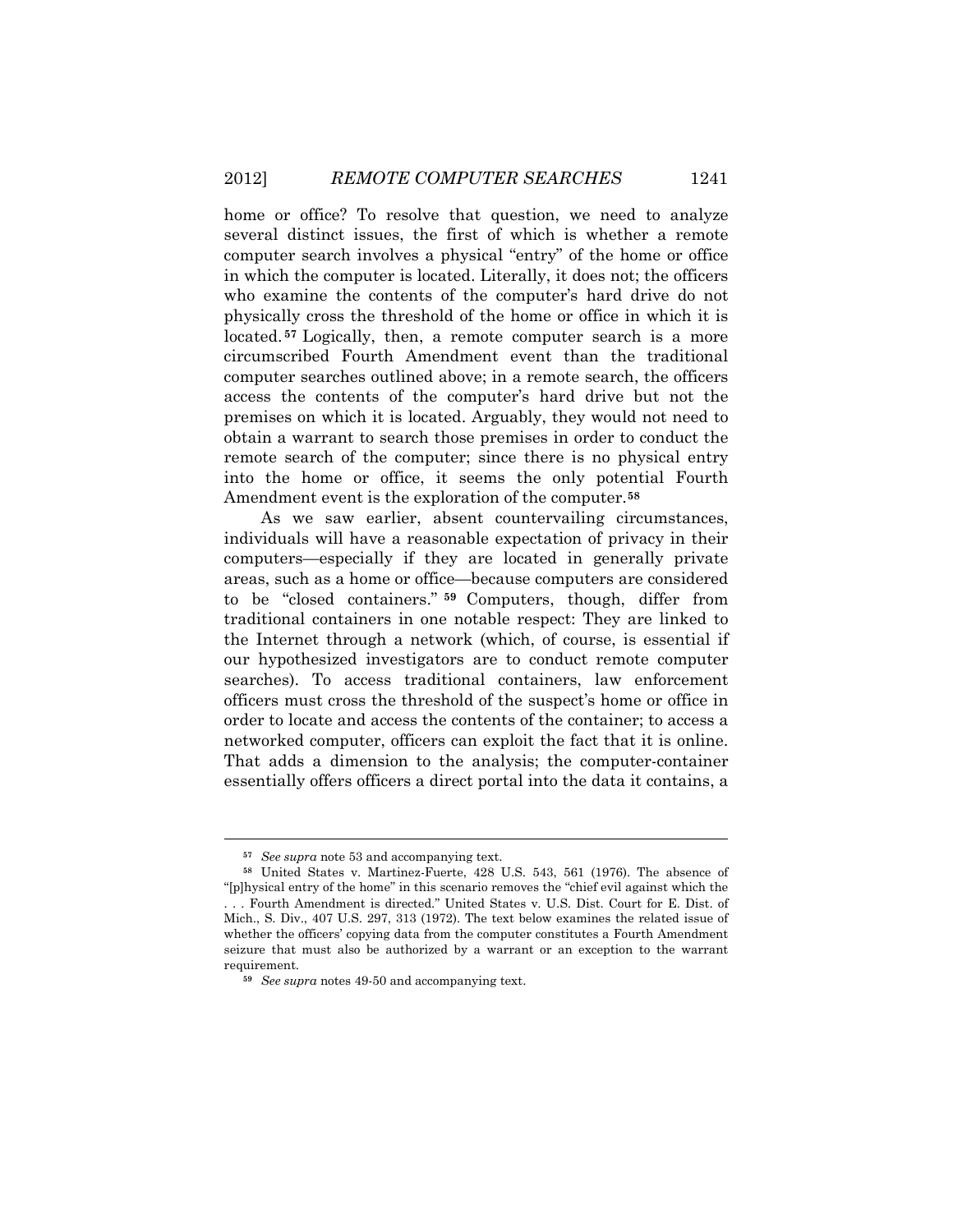point of "entry" they can exploit without affecting any physical entry into Fourth Amendment-protected premises.

Is the availability of that portal sufficient, in and of itself, to negate the reasonable expectation of privacy individuals would otherwise enjoy in their computer-containers? An argument can be made that it does: A number of courts have found that one who installs and enables "peer-to-peer file sharing on his computer, thereby giving anyone with internet access the ability to gain entrance to his computer," has "no reasonable expectation of privacy" in the contents of that computer. **[60](#page-13-0)** These courts have held, therefore, that it is not a violation of the Fourth Amendment for a law enforcement officer to utilize file-sharing software to locate and download files designated for sharing from someone's computer, even if that computer was in the suspect's home.**[61](#page-13-1)**

Prosecutors and law enforcement officers might argue that the same premise applies to computer users who link their computers to the Internet. As we saw earlier, to have a cognizable Fourth Amendment expectation of privacy in a place or thing, one must subjectively believe the place or thing is private, and society must accept that belief as objectively reasonable.**[62](#page-13-2)** Courts have found that those who use file-sharing software do not have such an expectation of privacy as to the files they designate for sharing even if they personally believe the files are private because society does not accept that belief as objectively reasonable. **[63](#page-13-3)** These courts have, at least implicitly, found that the use of file-sharing

<span id="page-13-0"></span>**<sup>60</sup>** United States v. Perrine, 518 F.3d 1196, 1204 (10th Cir. 2008); *see also* United States v. Stults, 575 F.3d 834, 842-43 (8th Cir. 2009). The premise is that by installing and using file-sharing software, the person "knowingly exposes to the public" information that would otherwise be protected by the Fourth Amendment. United States v. Norman, No. 2:09-CR-118-WKW, 2010 WL 3825606, at \*4 (M.D. Ala. July 6, 2010), report and recommendation accepted in part, rejected in part, No. 2:09cr118- WKW, 2010 WL 3825601 (M.D. Ala. July 6, 2010).

<span id="page-13-3"></span><span id="page-13-2"></span><span id="page-13-1"></span>**<sup>61</sup>** *See, e.g.*, United States v. Ladeau, No. 09-40021-FDS, 2010 WL 1427523, at \*3-6 (D. Mass. Apr. 7, 2010).

**<sup>62</sup>** *See supra* note 44 and accompanying text.

**<sup>63</sup>** *See, e.g.*, United States v. Ganoe, 538 F.3d 1117, 1127 (9th Cir. 2008).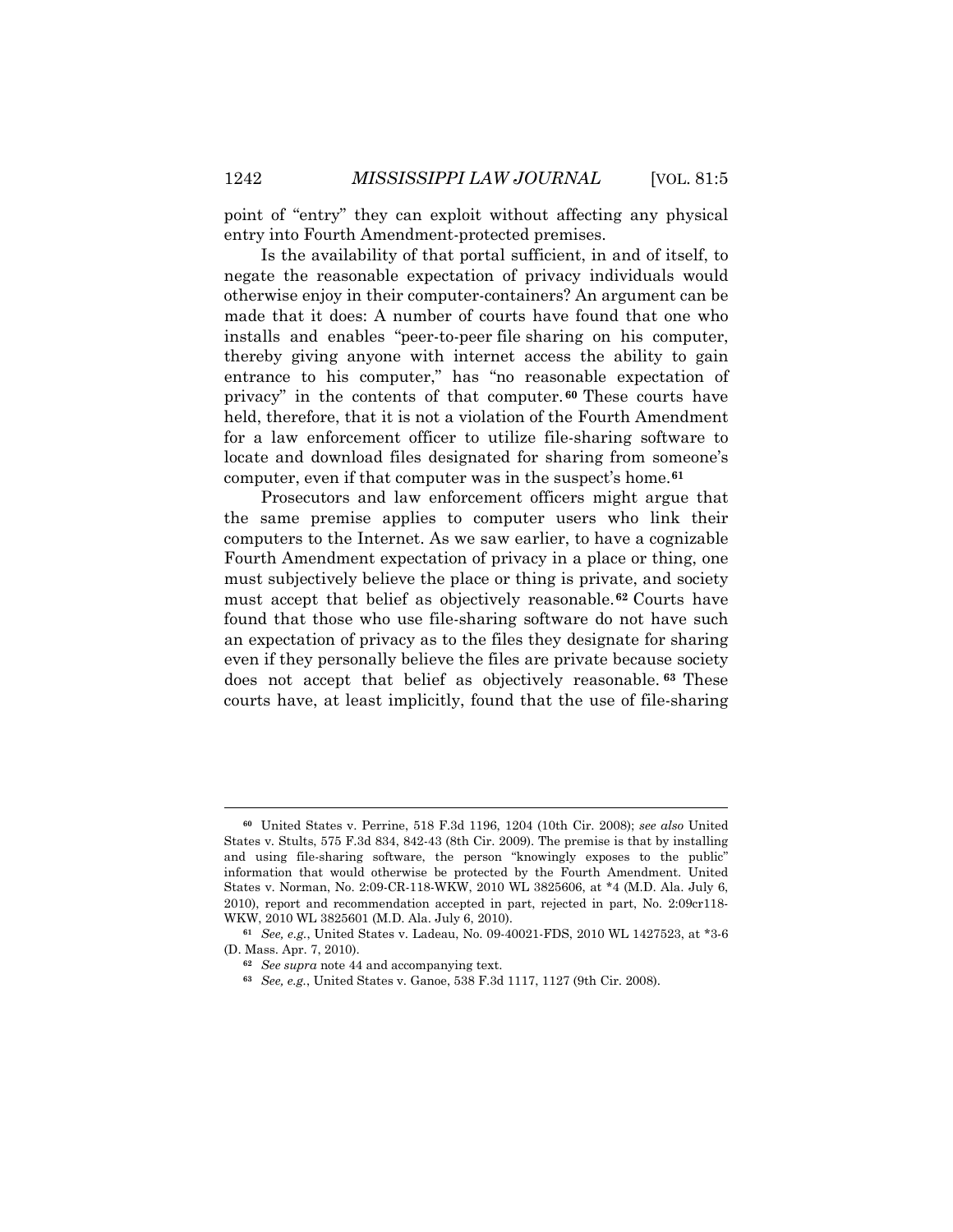software defeats a Fourth Amendment expectation of privacy only as to the files the person has made available for sharing.**[64](#page-14-0)**

In other words, they have not held that the mere act of linking a computer to a network (and thereby to the Internet) defeats the owner's reasonable expectation of privacy in the contents of the computer itself. Indeed, at least one court has held to the contrary.**[65](#page-14-1)** That, I submit, is the correct way to approach Fourth Amendment privacy with regard to computers that are (merely) linked to a network. I believe this approach is consistent with the Supreme Court's decision in *Katz v. United States*.**[66](#page-14-2)** The *Katz* Court held that it was a Fourth Amendment search for law enforcement officers to use "an electronic listening and recording device" to access and capture the contents of calls he made while in a public telephone booth.**[67](#page-14-3)** The Court found that Charles Katz had a reasonable expectation of privacy in the contents of the calls because he subjectively believed they were private and society accepted his belief as objectively reasonable.**[68](#page-14-4)**

It seems to me that the computer user whose hard drive is invaded by a law enforcement Trojan Horse program is in a situation functionally analogous to the one Katz found himself in. Both utilize methods of "online" communication that rely on technology; both assume their "content" is private—the computer user because she is on her computer in her home or office, and Katz because he was in a phone booth the door of which was securely closed.**[69](#page-14-5)** In neither scenario can law enforcement access

<span id="page-14-0"></span>**<sup>64</sup>** *Id.* ("Ganoe thus opened up his download folder to the world, including Agent Rochford."); *see also* United States v. Borowy, 577 F. Supp. 2d 1133, 1136 (D. Nev. 2008).

<span id="page-14-2"></span><span id="page-14-1"></span>**<sup>65</sup>** *See* United States v. Heckenkamp, 482 F.3d 1142, 1146 (9th Cir. 2007) ("[T]he mere act of accessing a network does not in itself extinguish privacy expectations . . . .").

**<sup>66</sup>** 389 U.S. 347 (1967).

**<sup>67</sup>** *Id.* at 348, 359.

**<sup>68</sup>** *Id.* at 351-59*; see also id.* at 360-62 (Harlan, J., concurring).

<span id="page-14-5"></span><span id="page-14-4"></span><span id="page-14-3"></span>**<sup>69</sup>** The scenarios differ in one respect: In *Katz*, the officers intercepted the contents of Katz's phone conversations as they occurred; in our hypothesized scenario, officers access content that is stored on the computer user's hard drive. I do not see this distinction as particularly significant for the present analysis because I think it is purely the product of empirical circumstance: Since phone conversations are dynamic, the only ways the officers could obtain the contents of Katz's calls was to record them as they occurred. Computer-stored content, on the other hand, is relatively stable,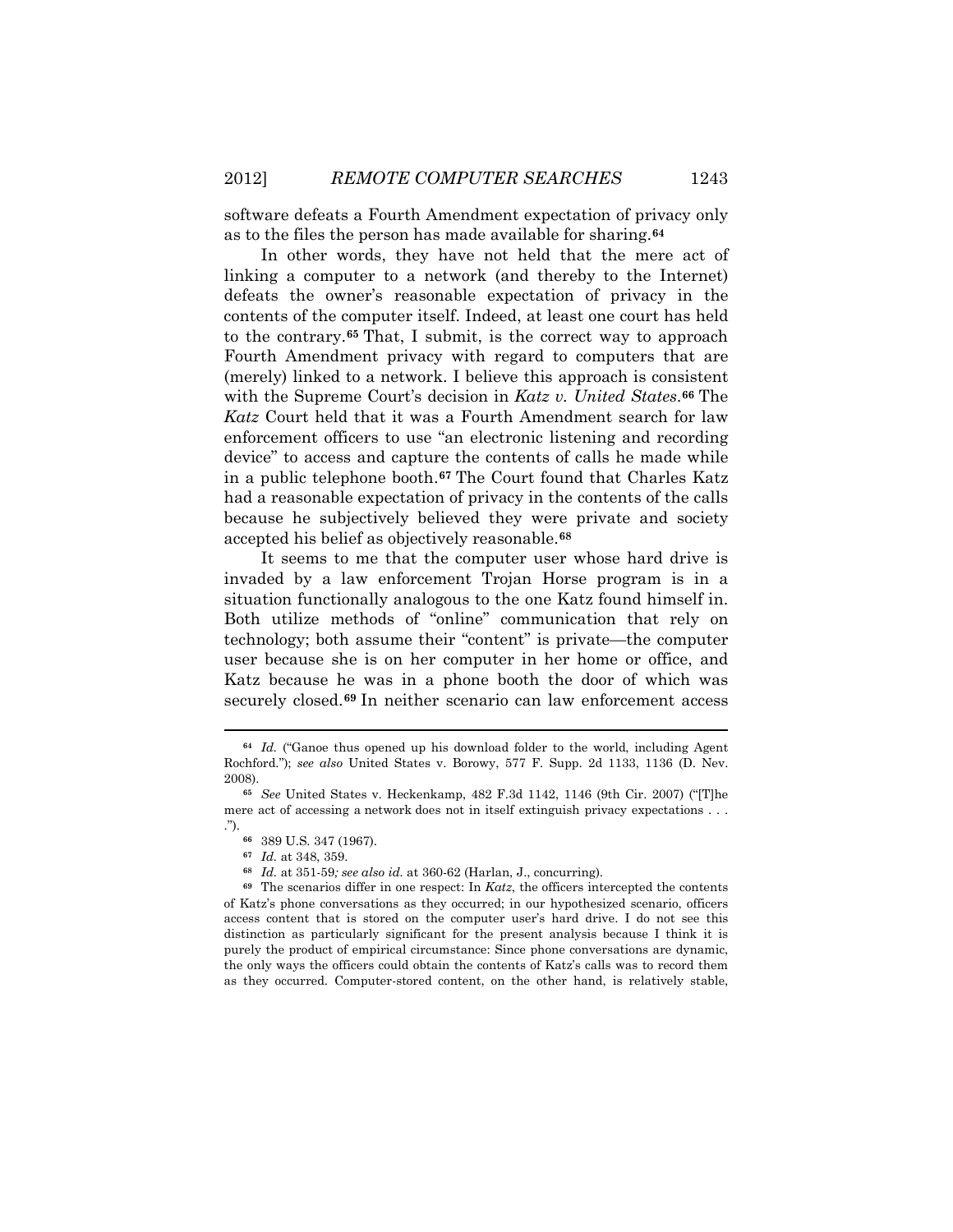the content in question without utilizing dedicated technology that lets the officers invade a private enclave (hard drive, phone booth) in a fashion a reasonable person would not expect. In neither scenario do we have the target of that invasion engaging in conduct that abrogates a Fourth Amendment expectation of privacy in the area that is invaded, i.e., neither Katz nor our hypothetical computer user knowingly engaged in conduct that exposed their respective content to the public, and thereby to law enforcement.

I will, therefore, assume that law enforcement's using a Trojan Horse program to surreptitiously obtain content from the hard drive of a computer in someone's home or office constitutes a Fourth Amendment search and must be authorized either by a search warrant or by an exception to the warrant requirement. That, of course, only generates additional questions: What should such a warrant contain? How is it to be executed? What exceptions might substitute for a warrant in this context?

I will address those issues in a moment. Before I proceed with that analysis, I want to briefly address the issue as to whether law enforcement's using a Trojan Horse program to download content from someone's hard drive constitutes a "seizure" under the Fourth Amendment.

# *D. Seizure*

As I noted earlier, a seizure of property occurs when law enforcement conduct "meaningfully" interferes with the owner's possession and use of that property. **[70](#page-15-0)** In this analysis, I am assuming officers use a Trojan Horse program to access the contents of an unwary computer user's hard drive (search), to copy

regardless of its nature; a hard drive can store user-generated content, content the user downloaded from the Internet and emails the user has exchanged with others. *See, e.g.*, Lincoln Spector, *Where Does Windows Live Mail Store My Mail?*, PC WORLD (Apr. 8, 2011, 7:11 AM), http://www.pcworld.com/article/223781/where\_does\_windows\_live\_ mail\_store\_my\_mail.html. I do not see the type of information being accessed as dispositive; what matters is that, in both scenarios, officers use surreptitious communications technology to obtain content they otherwise would not be able to obtain except by physically invading a Fourth Amendment space, e.g., the computer user's home/office or Katz's phone booth.

<span id="page-15-0"></span>**<sup>70</sup>** *See supra* note 45 and accompanying text.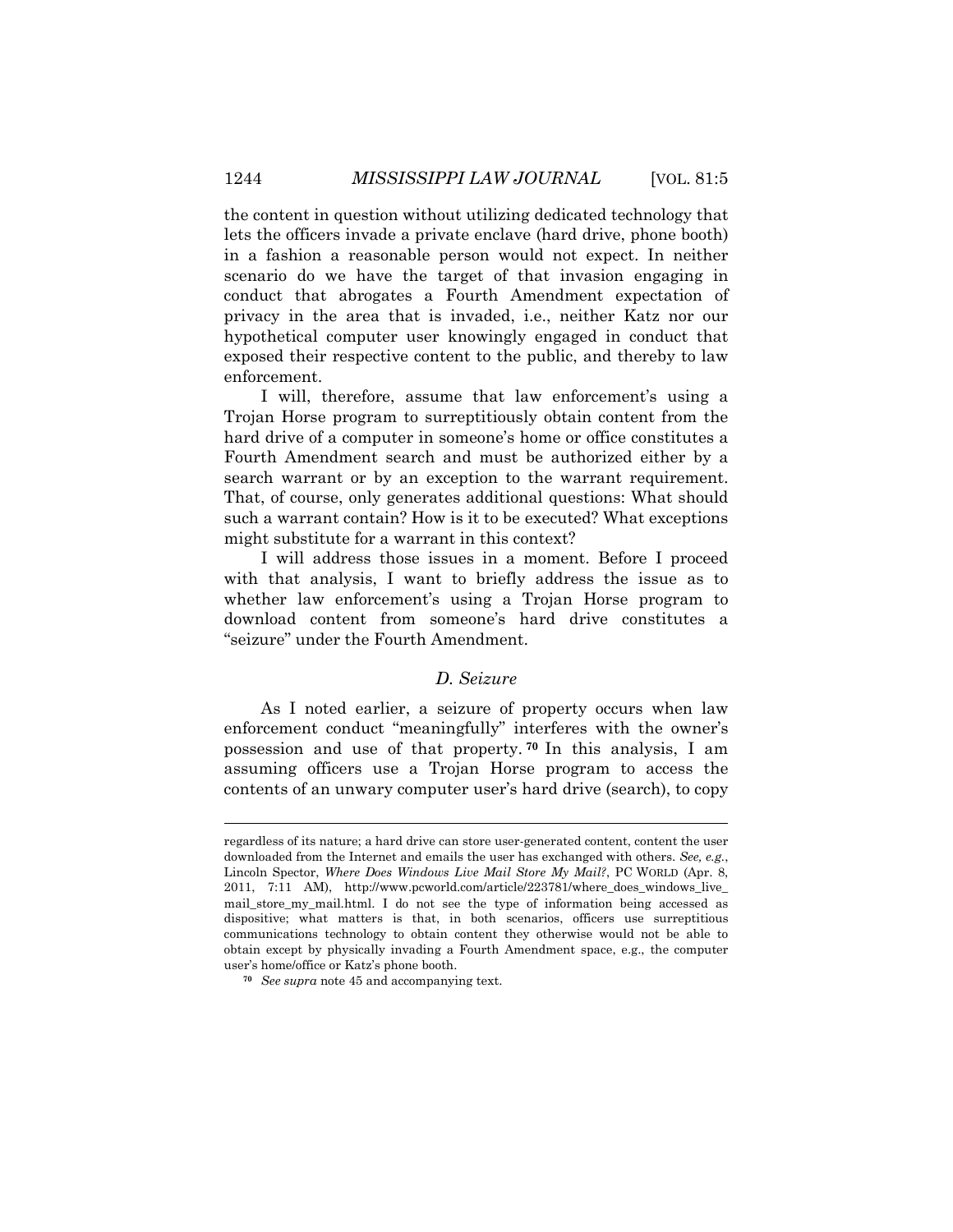data from that hard drive and to retrieve the copy for the officers' professional use. To constitute a seizure, the acts of copying the data and retrieving the copy would have to "meaningfully" interfere with the owner of the data's ability to possess and use it.

As I have explained elsewhere, I believe copying data is a seizure, albeit a seizure that differs in one important respect from traditional seizures of property. **[71](#page-16-0)** In a traditional seizure of physical property, an officer prevents the owner from accessing that property for a brief period of time (temporary detention) or permanently (by taking the property with no intention of returning it to the owner). Either type of physical seizure is a zero-sum event, i.e., the possession and use of the property passes wholly from the owner to the officer for the duration of the seizure. Copying data is, as I have argued elsewhere,**[72](#page-16-1)** a non-zero-sum seizure, i.e., there is a less than absolute interference with the owner's possession and use of the property.

Assume FBI Agent John Doe uses a Trojan Horse program to access the hard drive of Mary Smith's computer, which is in her home. After searching the contents of the hard drive, Doe copies certain files and downloads the copies to his hard drive. Smith still has the data, but she no longer has exclusive possession of it; that, I argue, results in a meaningful interference with her possession of that property. **[73](#page-16-2)**

I analogize this type of copying to copying that is prosecuted as theft. In 1993*,* Randal Schwartz was prosecuted for theft of proprietary information. **[74](#page-16-3)** The prosecution was based on Schwartz's copying a computer password file that belonged to the

<span id="page-16-0"></span>**<sup>71</sup>** *See* Susan W. Brenner & Barbara S. Frederiksen, *Computer Searches and Seizures: Some Unresolved Issues*, 8 MICH. TELECOMM. & TECH. L. REV. 39, 106-13 (2002); Susan W. Brenner, *Copying as Search and Seizure*, CYB3RCRIM3 (Oct. 26, 2009, 8:32 AM) [hereinafter Brenner, *Copying*], http://cyb3rcrim3.blogspot.com/ 2009/10/copying-as-search-and-seizure.html; Susan W. Brenner, *Seizure*, CYB3RCRIM3 (Feb. 19, 2006, 2:35 PM), http://cyb3rcrim3.blogspot.com/2006/02/ seizure.html.

**<sup>72</sup>** *See* Brenner, *Copying*, *supra* note 71.

<span id="page-16-3"></span><span id="page-16-2"></span><span id="page-16-1"></span>**<sup>73</sup>** *See* Brenner, *Copying*, *supra* note 71. For a case that reached a similar conclusion, see *United States v. Jefferson*, 571 F. Supp. 2d 696, 703-04 (E.D. Va. 2008) (photographing information constituted a seizure).

**<sup>74</sup>** State v. Schwartz, 21 P.3d 1128, 1131, 1135 (Or. Ct. App. 2001).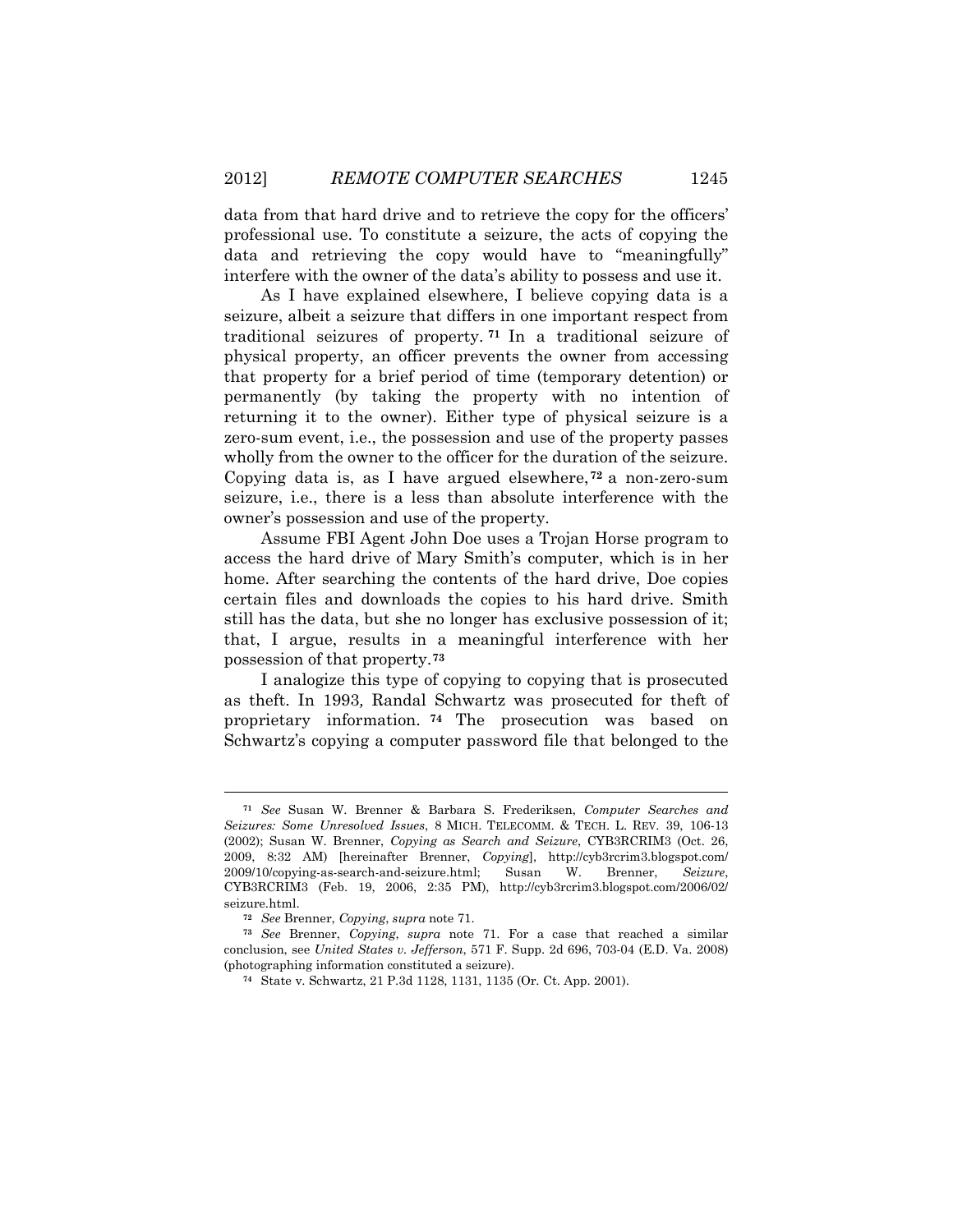Intel Corporation, which had employed him as a contractor. **[75](#page-17-0)** After being convicted, Schwartz appealed, arguing, in part, that he could not be convicted of "theft" because while he copied the password file, "the file and passwords remained on Intel's computers."**[76](#page-17-1)** The prosecution argued, in response, that the "loss of exclusive possession of the passwords . . . [was] sufficient to constitute theft." **[77](#page-17-2)** After parsing the meaning of "theft," the court of appeals concluded that it could encompass non-zero-sum appropriations of intangible property, and therefore upheld Schwartz's conviction.**[78](#page-17-3)**

This court, therefore—at least implicitly—recognized that copying data constitutes a meaningful interference with the owner's possession and use of that digital property, even though it does not wholly deprive the owner of the possession of that property. If we extrapolate that principle to the Fourth Amendment context, I believe we necessarily conclude that copying is a non-zero-sum seizure.

For the purposes of this analysis, then, I will assume that law enforcement's copying data constitutes a seizure. That brings us to the next issue—ensuring that the use of a Trojan Horse program to carry out digital searches and seizures is reasonable.

# *E. Trojan Horse Warrants*

A Trojan Horse warrant would have to be supported by probable cause, **[79](#page-17-4)** i.e., would have to be based on facts and circumstances that are "sufficient . . . to warrant a man of reasonable caution in the belief that" evidence of a crime will be found in the computer to be searched. **[80](#page-17-5)** Establishing probable cause to conduct a remote computer search should not be

**<sup>75</sup>** *Id.* at 1130-31.

**<sup>76</sup>** *Id.* at 1136.

**<sup>77</sup>** *Id.* at 1137.

**<sup>78</sup>** *See id.*

<span id="page-17-3"></span><span id="page-17-2"></span><span id="page-17-1"></span><span id="page-17-0"></span>**<sup>79</sup>** *See* U.S. CONST. amend. IV ("[N]o Warrants shall issue, but upon probable cause . . . .").

<span id="page-17-5"></span><span id="page-17-4"></span>**<sup>80</sup>** Brinegar v. United States, 338 U.S. 160, 175-76 (1949) (quoting Carroll v. United States, 267 U.S. 132, 162 (1925)) (internal quotation marks omitted); *see, e.g.*, Ornelas v. United States, 517 U.S. 690 (1996) (standard enunciated above constitutes probable cause to search for evidence).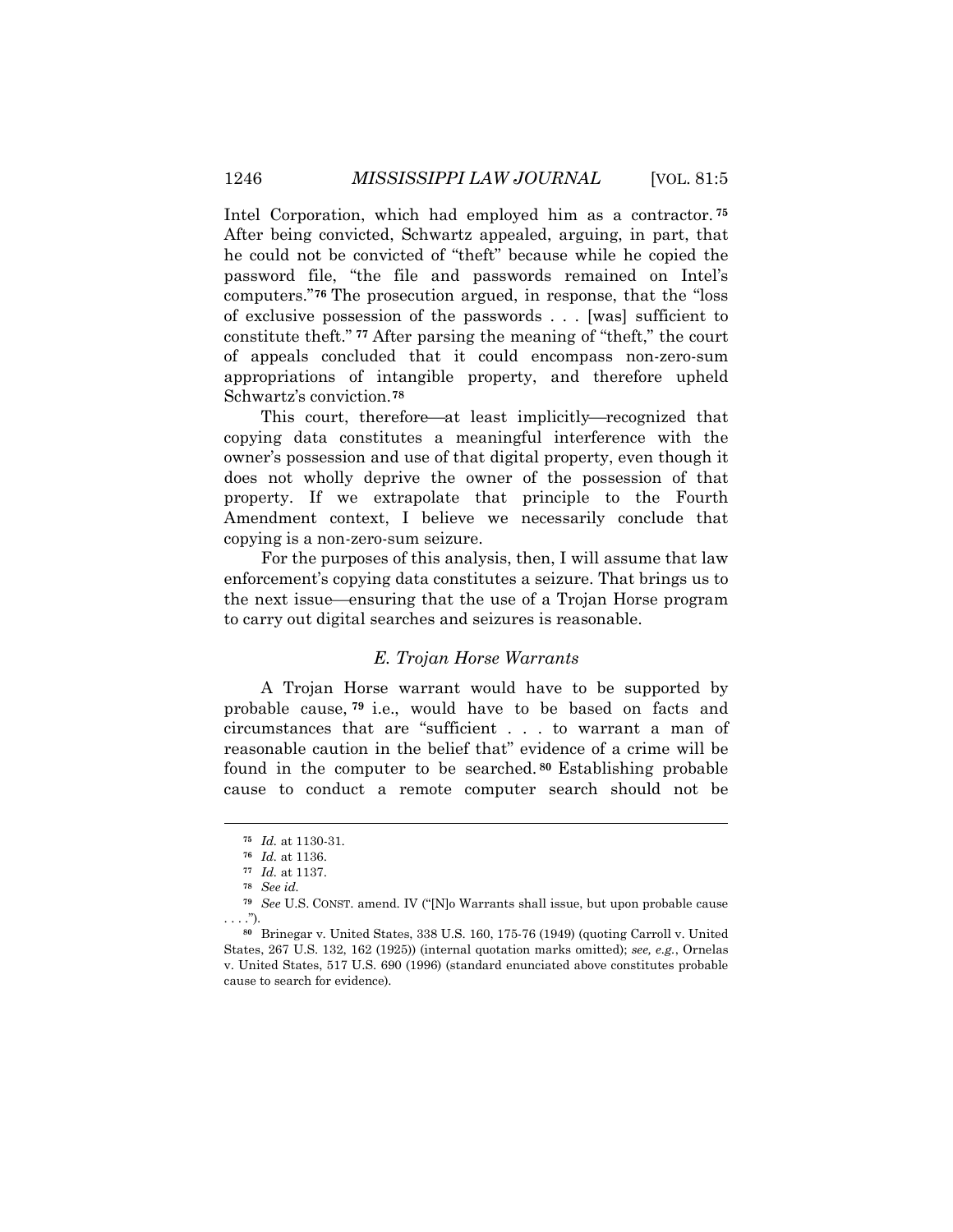particularly difficult. In *United States v. Gitarts*, **[81](#page-18-0)** the FBI developed the information needed to establish probable cause for a "remote" search of a computer server by working with a confidential informant and obtaining information from other credible sources.**[82](#page-18-1)** Officers have also used information concerning a suspect's use of file-sharing software to establish the probable cause needed to obtain a warrant to search a computer for child pornography.**[83](#page-18-2)**

The warrant would also have to particularly describe "the place to be searched, and the . . . things to be seized." **[84](#page-18-3)** The "place" to be searched is the suspect's computer. When officers obtain a warrant to conduct a traditional search of a suspect's computer, they may particularly describe that specific computer**[85](#page-18-4)** or they may seek a warrant to the computer or computer to be found at the premises where the search is to be conducted. Since computers are regarded as "containers," courts have held that a warrant satisfies the Fourth Amendment if it authorizes a search of a computer or computers. Officers might employ these approaches in obtaining a warrant for a Trojan Horse search, or they might proceed somewhat differently. They might "particularly describe" the "place" to be searched as the computer that is using a specific internet protocol (IP) address.**[86](#page-18-5)**

The "things to be seized" would consist of computer data. The warrant would have to describe the things to be searched for and seized with some specificity, which would probably be done by specifying the *type* of data the officers are authorized to seek and

**<sup>81</sup>** 341 F. App'x 935 (4th Cir. 2009).

<span id="page-18-1"></span><span id="page-18-0"></span>**<sup>82</sup>** *See id.* at 937-39. The prosecution was brought in Virginia; the server was in Texas. *Id.* at 939*.*

<span id="page-18-2"></span>**<sup>83</sup>** *See, e.g.*, Panuski v. State, No. 88, 2010, 2010 WL 3398945, at \*1 (Del. Aug. 30, 2010); State of Delware's Answering Brief at \*3-4, Panuski v. State, No. 88, 2010, 2010 WL 2565705 (Del. June 14, 2010).

**<sup>84</sup>** U.S. CONST. amend. IV.

<span id="page-18-4"></span><span id="page-18-3"></span>**<sup>85</sup>** *See, e.g.*, United States v. Voraveth, Crim. No. 07-419 DWF/AJB, 2008 WL 4287293, at \*3 (D. Minn. July 1, 2008).

<span id="page-18-5"></span>**<sup>86</sup>** *See, e.g.*, United States v. Rosetter, Crim. No. 10-83 (JNE/JSM), 2010 WL 5184991, at \*13-14 (D. Minn. Oct. 1, 2010); United States v. Klynsma, No. CR. 08- 50145-RHB, 2009 WL 3147790, at \*7 (D.S.D. Sept. 29, 2009); *see generally* Johnson v. Microsoft Corp., No. C06-0900RAJ, 2009 WL 1794400, at \*3 (W.D. Wash. June 23, 2009) ("When a person uses a computer to accesses the Internet, the computer is assigned an IP address by the user's Internet service provider.").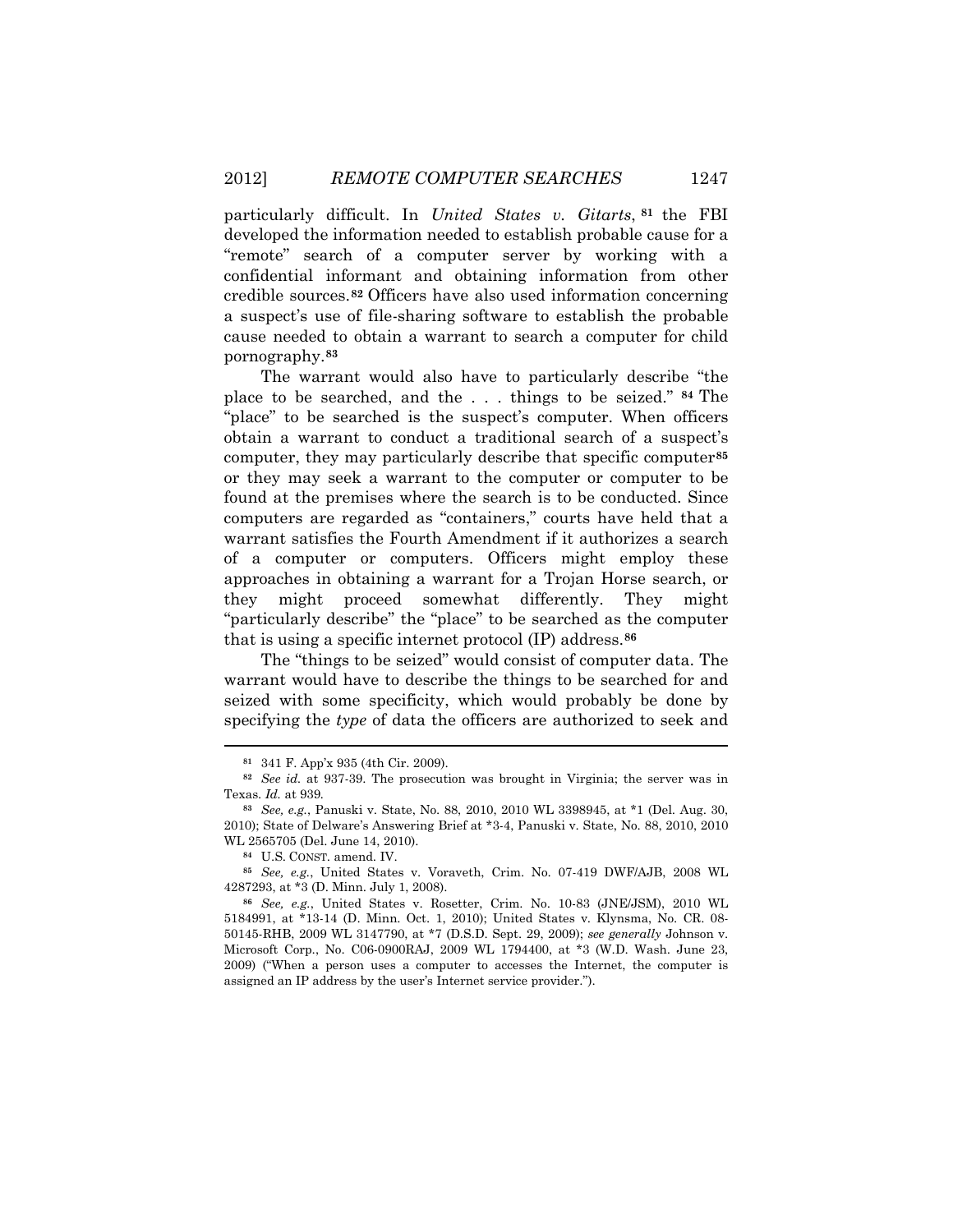acquire. Courts have held that the Fourth Amendment's particularity requirement is satisfied if officers "describe with particularity the objects of their search," e.g., specify they are searching for evidence of child pornography or evidence of drug dealing and seek authorization to seek that evidence if and when they find it.**[87](#page-19-0)** So, a Trojan Horse warrant might specify that the malware is to be used to search a computer remotely for evidence of terrorist activity or child pornography.**[88](#page-19-1)**

That brings us to executing the warrant. Given the nature of the search, it seems obvious that the officers who remotely access the computer will not knock and announce their intention to "enter" it to conduct the search.**[89](#page-19-2)** Although the Supreme Court has held that knocking and announcing is an element of Fourth Amendment analysis, **[90](#page-19-3)** officers are not required to knock and announce their presence and intentions if they have reasonable suspicion that doing so would be dangerous or would inhibit the investigation by giving a suspect the opportunity to destroy evidence.**[91](#page-19-4)** It is highly unlikely that officers initiating a remote search of a suspect's computer would reasonably fear physical injury to themselves, but they might very well have reason to suspect that announcing their intentions prior to commencing the search could result in the destruction of evidence. If the officers charged with executing a specific Trojan Horse warrant could

Abel & Schafer, *supra* note 21.

<span id="page-19-0"></span>**<sup>87</sup>** United States v. Welch, 291 F. App'x 193, 205 (10th Cir. 2008); *see also* United States v. Stabile, 633 F.3d 219, 237-39 (3d Cir. 2011); United States v. Blake, No. 1:08 cr-0284 OWW, 2010 WL 702958, at \*3 (E.D. Cal. Feb. 25, 2010).

<span id="page-19-1"></span>**<sup>88</sup>** Two authors have suggested that the Trojan Horse program might be configured so that it automatically avoids data that is not within the scope of the Trojan Horse warrant:

If a police Trojan has accessed a suspect's computer and is searching the hard-drive for relevant data, it should "understand" that certain types of ... private data such as health records, is protected by the constitutional rights of the suspect, and is therefore "inaccessible" by the police. This should trigger a corresponding "disability" by the agent to collect information unless there is also a superseding "power" that overrules the suspect's constitutional rights on this occasion, and allows the exceptional violation.

<span id="page-19-4"></span><span id="page-19-3"></span><span id="page-19-2"></span>**<sup>89</sup>** *See, e.g.*, Wilson v. Arkansas, 514 U.S. 927, 930 (1995) (common-law knock-andannounce principle is part of Fourth Amendment reasonableness analysis).

**<sup>90</sup>** *Id.*

**<sup>91</sup>** *See* Richards v. Wisconsin, 520 U.S. 385, 394-95 (1997).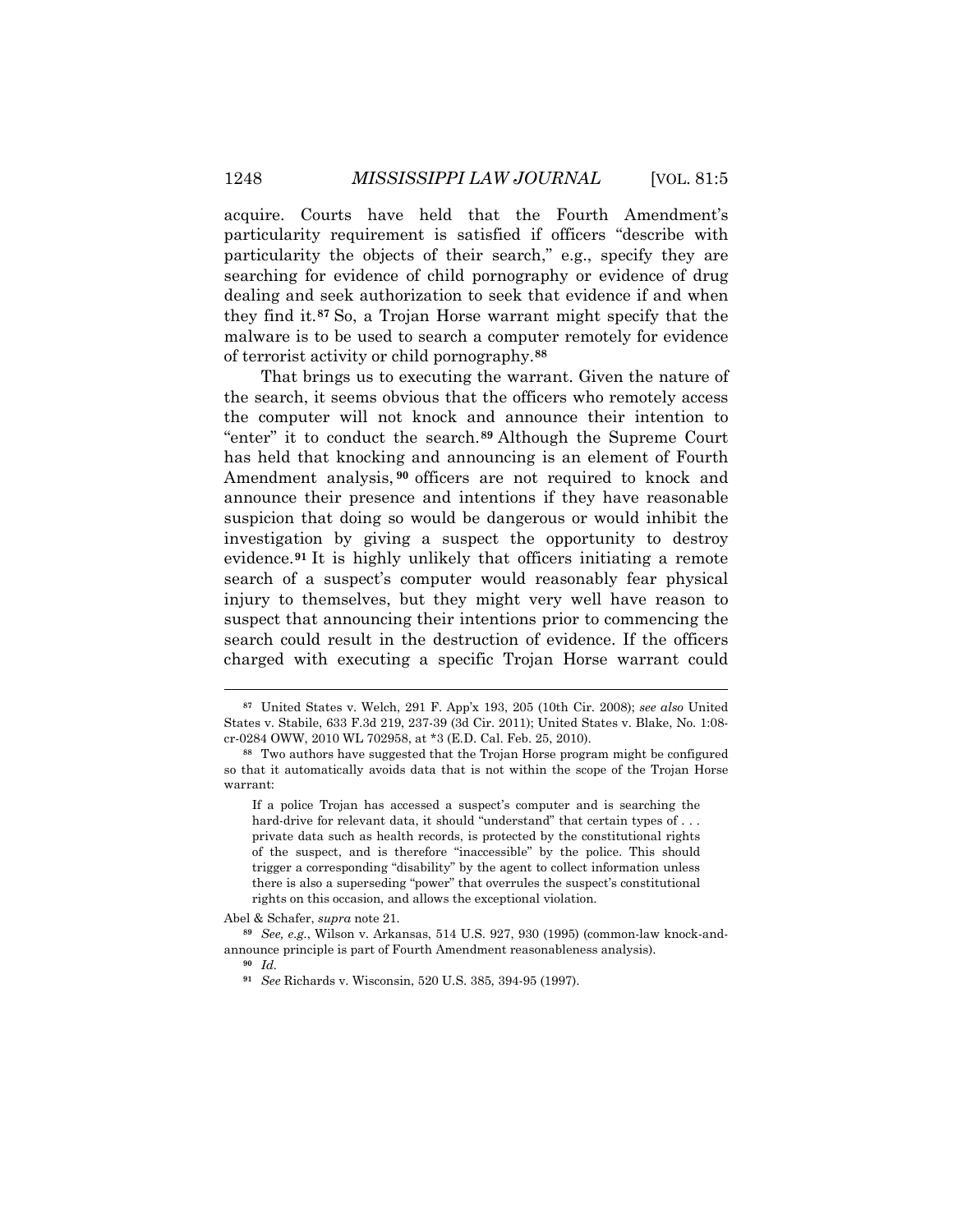articulate the necessary reasonable suspicion, that should eliminate the need for virtual knocking and announcing; the process would, of course, proceed on a case-by-case basis.

The Fourth Amendment does not specify a time period within which warrants must be executed, but the federal system and most, if not all, states do this with court rules or statutes.**[92](#page-20-0)** Under Rule 41 of the Federal Rules of Criminal Procedure, warrants that authorize copying "electronically stored information" are executed in a timely fashion if the information is copied within the specified time period.**[93](#page-20-1)** This is a reasonable approach for the execution of what I am referring to as traditional computer searches, but it may not be adequate for Trojan Horse warrants.

Rule 41 and the comparable state provisions all assume that the "execution" of a warrant is a single, unitary event, analogous to officers' seizing stolen televisions from a suspect's home. That assumption is almost certainly not valid for Trojan Horse warrants because they are executed, not by human beings, but by semi-autonomous software programs. **[94](#page-20-2)** Since Trojan Horse programs "can work autonomously without the direct intervention of a human controller, their search is not limited to a specific time period. Hence, they are (potentially) ubiquitous and 'always on.'"**[95](#page-20-3)** Court rules and statutes could address this issue by requiring (i) that the Trojan Horse program be deleted from the target computer once the authorized search had been completed or (ii) that officers disable the program, thereby preventing it from continuing to conduct searches on the target computer.**[96](#page-20-4)**

<span id="page-20-0"></span>**<sup>92</sup>** *See, e.g.*, FED. R. CRIM. P. 41(e)(2)(A)(i) ("14 days"); *see also* ALA. CODE § 15-5-12 (1995); IDAHO CODE ANN. § 19-4412 (2004); W. VA. CODE ANN. § 62-1A-4 (LexisNexis 2010); 68 AM. JUR. 2D *Searches and Seizures* § 302 (2010).

<span id="page-20-1"></span>**<sup>93</sup>** *See* FED. R. CRIM. P. 41(e)(2)(B). The rule is intended to clarify that a warrant for digital evidence is "executed" when the evidence is seized, not when the review of the evidence is complete. *Id.*

**<sup>94</sup>** *See* Abel & Schafer, *supra* note 21.

**<sup>95</sup>** *Id.*

<span id="page-20-4"></span><span id="page-20-3"></span><span id="page-20-2"></span>**<sup>96</sup>** I am assuming, for the purposes of analysis, that the execution of a Trojan Horse warrant only targets content that was stored on the computer when the software was installed on it. That is, I am assuming the Trojan Horse program does *not* intercept content as it arrives and is stored on the computer. Intercepting content, especially communications such as e-mail, would implicate the heightened requirements of Title III and analogous state wiretap statutes. *See, e.g.*, U.S. Dep't of Justice Computer Crime and Intellectual Prop. Sec., *Searching and Seizing Computers and Obtaining*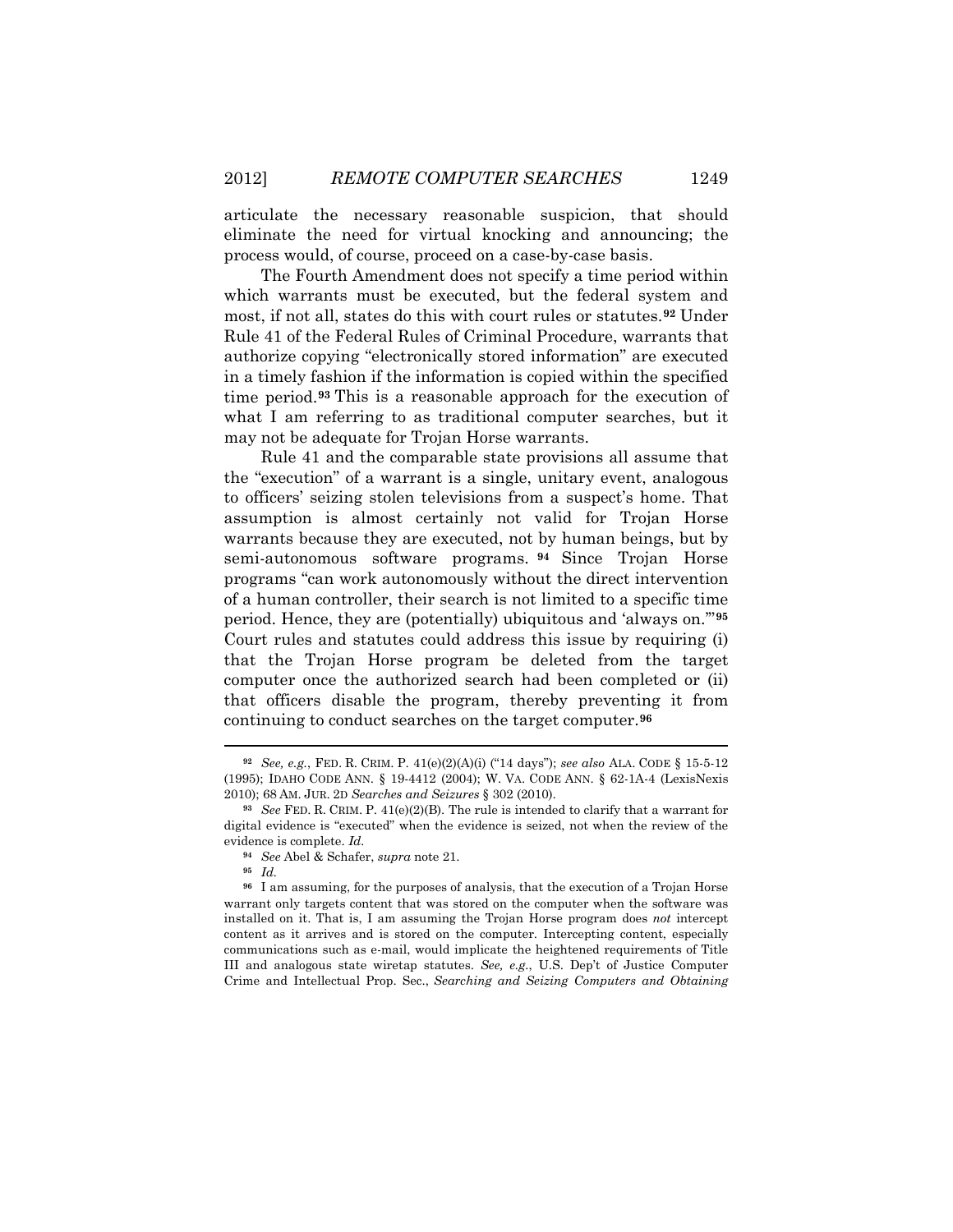I need to address one final issue that could complicate the execution of a Trojan Horse warrant before I address the use of exceptions to the warrant requirement as an alternative way of satisfying Fourth Amendment requirements for remote computer searches. That issue is the unique problem posed by antivirus software.

As one article notes, a police Trojan Horse program is "from a design perspective nothing else than a piece of malware," and antivirus software is designed to detect and deflect malware. **[97](#page-21-0)** "The problem is that any government-designed [Trojan Horse program] features these attributes and may therefore be detected by anti-virus products because they are not able to differentiate between a" law enforcement program and malware.**[98](#page-21-1)** Commercial antivirus software installed on the target computer could therefore interfere with, or even block, the law enforcement Trojan Horse's ability to conduct the search (and seizure) authorized by the warrant. Unless law enforcement could create (or acquire) Trojan Horse programs that were not detected by commercial antivirus software, the solution to this problem seems to lie in law enforcement's persuading antivirus companies to "deliberately not detect" law enforcement Trojan Horse programs or disable their antivirus software if and when such a program were installed pursuant to a warrant.**[99](#page-21-2)** One problem with this solution is that it could cause consumers to lose trust in the products created and marketed by the cooperating antivirus vendors; another problem is the "companies that [create] antivirus software are not necessarily in the same jurisdiction as the suspect" whose computer is to be searched, which means the relevant antivirus

*Electronic Evidence in Criminal Investigations: Electronic Surveillance in Communications Networks*, CYBERCRIME.GOV (2009), http://www.cybercrime.gov/ ssmanual/04ssma.html; *see also* State v. Poling, 938 N.E.2d 1118, 1124 (Hocking Cnty. Mun. Ct. 2010).

**<sup>97</sup>** Abel & Schafer, *supra* note 21.

**<sup>98</sup>** *Id.*

<span id="page-21-2"></span><span id="page-21-1"></span><span id="page-21-0"></span>**<sup>99</sup>** *Id.* There are federal and state statutes that authorize law enforcement officers to utilize the assistance of private citizens in executing warrants. *See, e.g.*, 18 U.S.C. § 3105 (2006).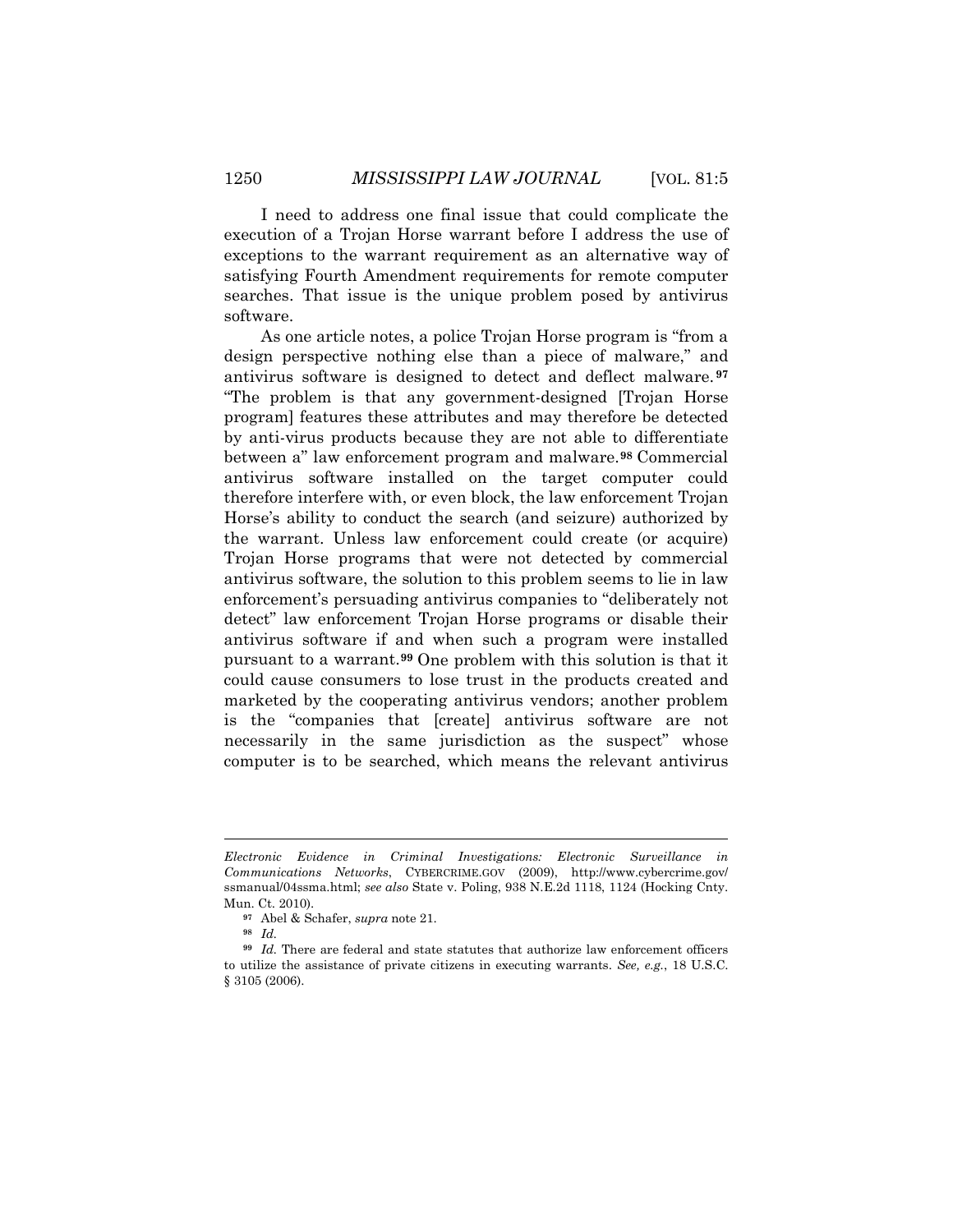company or companies might have little, if any, incentive to cooperate with U.S. law enforcement. **[100](#page-22-0)**

## *F. Exceptions*

Since I suspect many of the exceptions to the Fourth Amendment's warrant requirement—such as search incident to arrest, inventory searches, consent searches, the vehicle exception and administrative searches—are likely to have little, if any, applicability to remote computer searches, I am only going to address two exceptions: one, which is likely to apply, and the other, which is not likely to apply in this context.

The exception that is likely to apply is the exigent circumstances exception. The exception allows officers to enter premises without a warrant to conduct a search if they have probable cause to conduct the search and if an exigency justifies entering without a warrant.**[101](#page-22-1)** Courts have recognized four types of exigency that justify such an entry: (1) the need to prevent physical harm to someone inside the premises; (2) the need to prevent the imminent destruction of evidence; (3) hot pursuit of a fleeing suspect; and (4) the need to prevent the escape of a suspect.<sup>[102](#page-22-2)</sup> I, for one, do not believe three of these exigencies could apply to remote computer searches; the only exigency I see that could apply here is the need to prevent the destruction of evidence.

There is, indeed, precedent for applying this exigency to a remote computer search. In *United States v. Gorshkov*, **[103](#page-22-3)** FBI agents "logged onto" a computer in Russia that was used by a cybercrime suspect whom they had arrested. **[104](#page-22-4)** The agents downloaded data from the Russian computer without first obtaining a warrant; the government later used the data in its prosecution of the suspect—Vasiliy Gorshkov.**[105](#page-22-5)** Gorshkov moved to suppress the data, claiming the search of his computer violated

<span id="page-22-1"></span><span id="page-22-0"></span>**<sup>100</sup>** Abel & Schafer, *supra* note 21.

**<sup>101</sup>** *See, e.g.*, United States v. Struckman, 603 F.3d 731, 739 (9th Cir. 2010).

**<sup>102</sup>** *Id.* at 743.

<span id="page-22-5"></span><span id="page-22-4"></span><span id="page-22-3"></span><span id="page-22-2"></span>**<sup>103</sup>** No. CR00-550C, 2001 WL 1024026 (W.D. Wash. May 23, 2001).

**<sup>104</sup>** *See id.* at \*1.

**<sup>105</sup>** *Id.*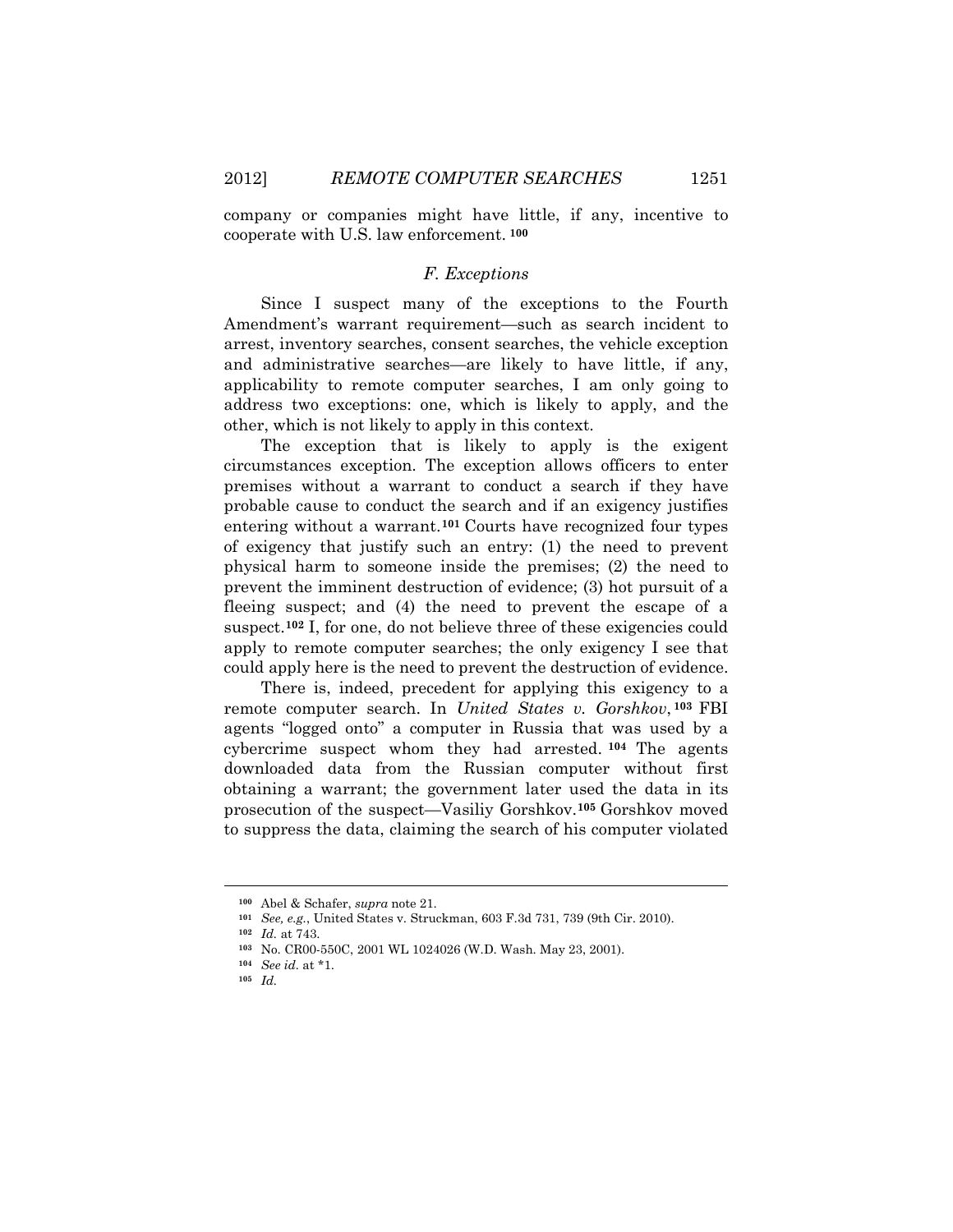the Fourth Amendment. **[106](#page-23-0)** The prosecution argued that the search was justified by the exigent circumstances exception because the "agents had probable cause to believe that the Russian computers contained evidence of crimes" and "good reason to fear that if they did not copy the data," Gorshkov's "coconspirators would destroy" it.**[107](#page-23-1)** The district court agreed with the prosecution, and denied Gorshkov's motion to suppress.**[108](#page-23-2)** I can see the same theory being used to justify remote computer searches, as long as the officers who are charged with carrying out the search can point to specific facts that reasonably led them to believe they needed to act without first obtaining a warrant.

The exception I do not believe can apply in this context is not really an exception at all. As the Supreme Court noted in *Texas v. Brown*, **[109](#page-23-3)** the plain view doctrine "is perhaps better understood . . . not as an . . . 'exception' to the Warrant Clause, but . . . as an extension of whatever the prior justification for an officer's 'access to an object' may be."**[110](#page-23-4)** Under the plain view doctrine, "if police are lawfully in a position from which they view an object, if its incriminating character is immediately apparent, and if the officers have a lawful right of access to the object, they may seize it without a warrant."**[111](#page-23-5)** The doctrine only justifies a seizure; it cannot justify a search.**[112](#page-23-6)**

Courts have upheld the applicability of the plain view doctrine in police-initiated physical searches of computers and hard drives. **[113](#page-23-7)** Typically, courts uphold the applicability of the plain view doctrine when an officer is searching a computer's hard drive pursuant to a search warrant, observes data whose "incriminating character. . . [is] 'immediately apparent," and seizes the data.**[114](#page-23-8)** I do not see how this dynamic can apply in remote computer searches because here the search is conducted,

<span id="page-23-1"></span><span id="page-23-0"></span>**<sup>106</sup>** *Id.*

**<sup>107</sup>** *Id.* at \*4.

<span id="page-23-2"></span>**<sup>108</sup>** *Id.*

**<sup>109</sup>** 460 U.S. 730 (1983).

<span id="page-23-4"></span><span id="page-23-3"></span>**<sup>110</sup>** *Id.* at 738-39.

<span id="page-23-6"></span><span id="page-23-5"></span>**<sup>111</sup>** Minnesota v. Dickerson, 508 U.S. 366, 375 (1993).

**<sup>112</sup>** *See id.*

<span id="page-23-7"></span>**<sup>113</sup>** *See, e.g.*, United States v. Stabile, 633 F.3d 219, 240-41 (3d Cir. 2011).

<span id="page-23-8"></span>**<sup>114</sup>** *Id.* at 241.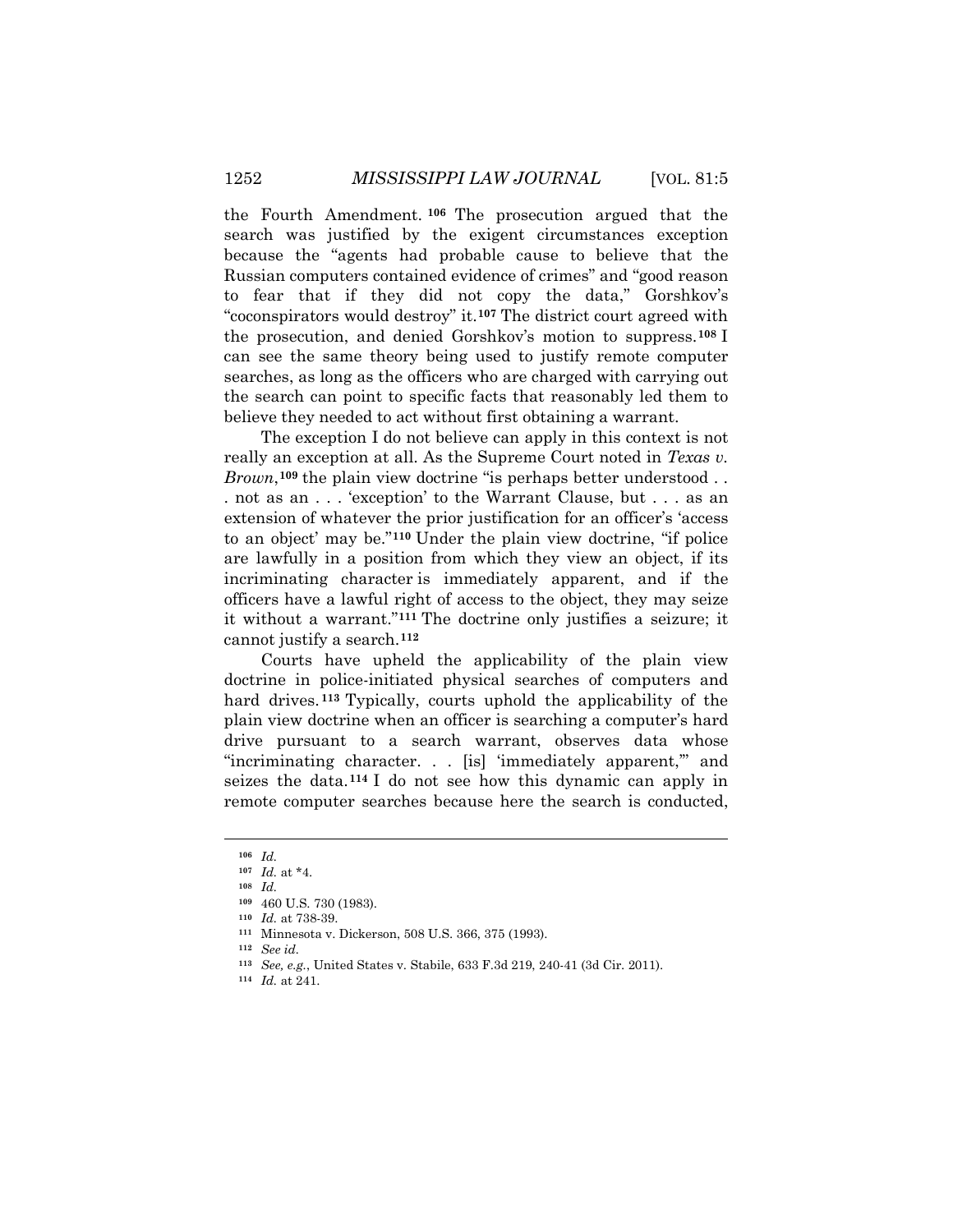not by a human being, but by semi-autonomous software.**[115](#page-24-0)** There is, therefore, no individual to observe data the incriminating character of which is immediately apparent to him or her; absent that, how can the plain view doctrine apply?

Some might argue that software could be configured so the Trojan Horse program being used in the search could, like a human investigator, recognize data that was not within the scope of the warrant but that was clearly incriminating for different reasons, and that it would be reasonable to allow the software to expand its activities by merely seizing this evidence, as well. Aside from anything else, I, for one, would be reluctant to allow this expansion of the plain view doctrine for fear that it might lead to manipulations that deliberately and impermissibly expanded the scope of a Trojan Horse warrant.

### II. VIRTUAL FORCE?

In November 2010, WikiLeaks, a "whistleblower" organization used the Internet to publish "[a] cache of a quartermillion confidential" diplomatic cables from 274 United States embassies. **[116](#page-24-1)** WikiLeaks apparently received the cables from Bradley Manning, a U.S. Army soldier who allegedly downloaded them from SIPRNet, the Secret Internet Protocol Router Network used by the U.S. Department of Defense and Department of State.**[117](#page-24-2)**

As WikiLeaks began releasing the cables, the computer servers that hosted its website were attacked by unknown sources, taking the website offline. **[118](#page-24-3)** The attack took the form of a Distributed Denial of Service (DDoS) attack,**[119](#page-24-4)** which overwhelms

 $\ddot{\phantom{a}}$ 

**<sup>115</sup>** *See* Abel & Schafer, *supra* note 21.

<span id="page-24-1"></span><span id="page-24-0"></span>**<sup>116</sup>** Scott Shane & Andrew W. Lehren, *Leaked Cables Offer Raw Look at U.S. Diplomacy*, N.Y. TIMES, Nov. 29, 2010, at A1, *available at* http://www.nytimes.com/ 2010/11/29/world/29cables.html.

<span id="page-24-2"></span>**<sup>117</sup>** *See, e.g.*, Kim Zetter, *Army: Manning Snuck 'Data-Mining' Software Onto Secret Network*, WIRED (Apr. 4, 2011, 4:28 PM), *available at* http://www.wired.com/ threatlevel/2011/04/manning-data-mining/.

<span id="page-24-4"></span><span id="page-24-3"></span>**<sup>118</sup>** *See, e.g.*, *WikiLeaks Under Denial of Service Attack (DDoS)*, SECURITY WEEK (Nov. 28, 2010), http://www.securityweek.com/wikileaks-under-denial-service-attackddos.

**<sup>119</sup>** *Id.* ("[I]ts Web site is currently under mass distributed denial of service attack.").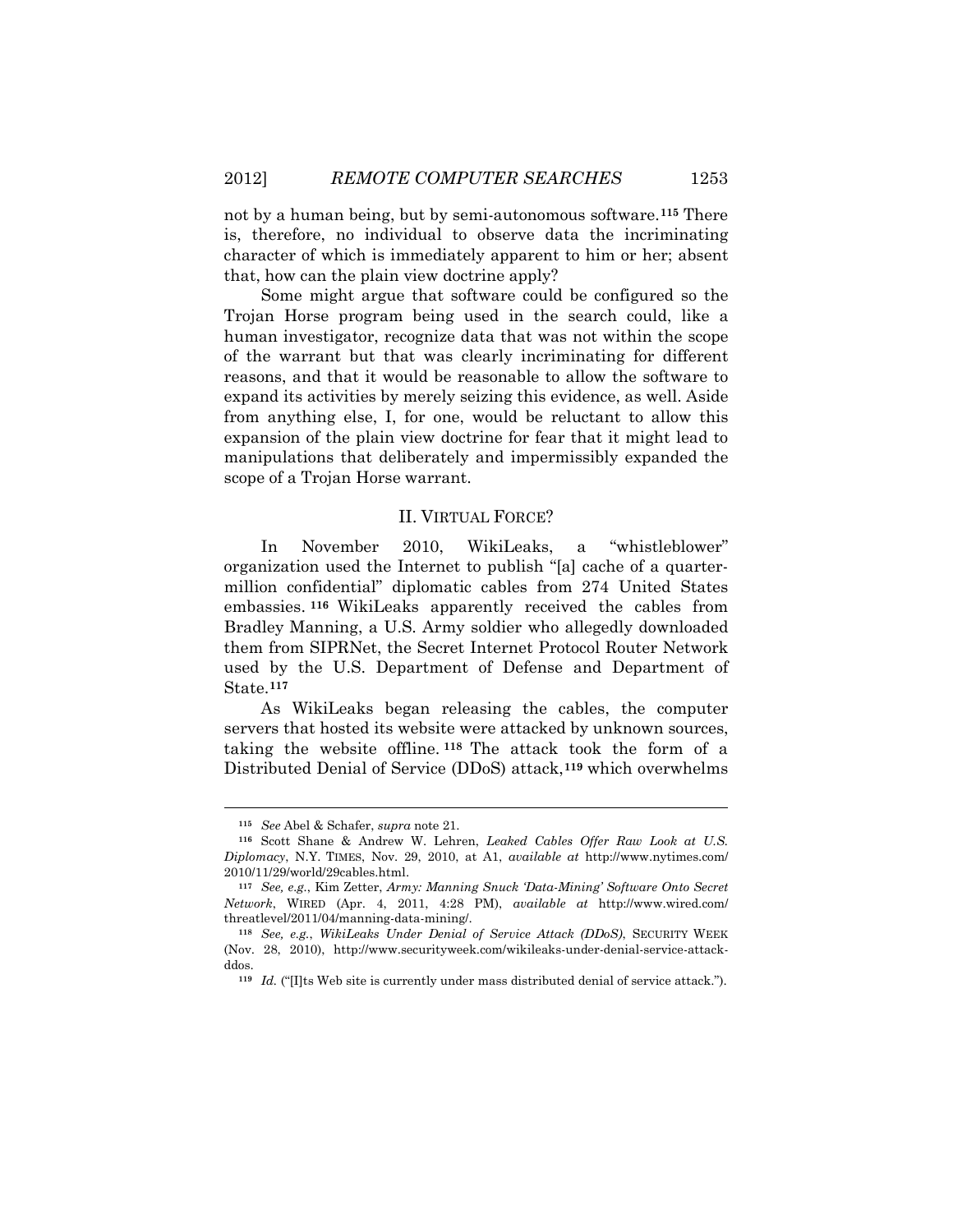a website with so much traffic it becomes "unavailable to its intended users."**[120](#page-25-0)** A DDoS attack saturates the server hosting a website "with external communications requests, such that it cannot respond to legitimate traffic, or responds so slowly as to be rendered effectively unavailable." **[121](#page-25-1)** Cybercriminals often use DDoS attacks to extort money; the extortionists use a DDoS attack to shut down a commercial website, such as a casino, then demand money to refrain from repeating the attack.**[122](#page-25-2)**

The DDoS attack against WikiLeaks was not designed to further an extortion attempt. It was apparently intended to impede WikiLeaks' ability to release the cables Manning allegedly leaked, which led some to suggest that the U.S. government was responsible for them. **[123](#page-25-3)** In early December, a "Pentagon spokesman" said the U.S. Cyber Command**[124](#page-25-4)** "had the means to shut down WikiLeaks but . . . policy makers thought it 'not appropriate' because [the] threat [was] not 'of high consequence.'"**[125](#page-25-5)**

<span id="page-25-3"></span>**<sup>123</sup>** *See, e.g.*, Rob Korczak, *DDoS Attack on Wikileaks Failed to Stop Cablegate Leaks*, ASSOCIATED CONTENT (Nov. 28, 2010), http://www.associatedcontent.com/article/ 6064458/ddos\_attack\_on\_wikileaks\_failed\_to\_pg2.html?cat=15.

<span id="page-25-0"></span>**<sup>120</sup>** Jason Fritz, *How China Will Use Cyber Warfare to Leapfrog in Military Competitiveness*, 8 CULTURE MANDALA 28, 53 (2008), *available at* http://epublications. bond.edu.au/cgi/viewcontent.cgi?article=1110&context=cm.

<span id="page-25-1"></span>**<sup>121</sup>** U.S.-CHINA ECONOMIC AND SECURITY REVIEW COMMISSION STAFF REPORT: THE NATIONAL SECURITY IMPLICATIONS OF INVESTMENTS AND PRODUCTS FROM THE PEOPLE'S REPUBLIC OF CHINA IN THE TELECOMMUNICATIONS SECTOR 82-83 (2011), *available at* http://www.uscc.gov/RFP/2011/FINALREPORT\_TheNationalSecurity ImplicationsofInvestmentsandProductsfromThePRCintheTelecommunicationsSector.p df.

<span id="page-25-2"></span>**<sup>122</sup>** *See, e.g.*, John Leyden, *Korean Web Host Charged Over DDoS Extortion Scam*, REGISTER (Jan. 11, 2011, 12:28 GMT), http://www.theregister.co.uk/2011/01/11/korean\_ gambling\_ddos\_extortion\_charges/.

<span id="page-25-4"></span>**<sup>124</sup>** The U.S. Cyber Command is a "sub-unified command subordinate to United States Strategic Command" that "centralizes direction of cyberspace operations," including offensive and defensive cyber-attacks. *U. S. Cyber Command*, UNITED STATES STRATEGIC COMMAND, http://www.stratcom.mil/factsheets/cyber\_command/ (last visited Feb. 28, 2012).

<span id="page-25-5"></span>**<sup>125</sup>** James Joyner, *Pentagon: We Could Have Taken WikiLeaks Down*, OUTSIDE THE BELTWAY (Dec. 2, 2010), http://www.outsidethebeltway.com/pentagon-we-could-havetaken-wikileaks-down/. Around the same time, a "self-proclaimed 'hacktivist'" said he was responsible for the attack. Paul McDougall, *"Hacktivist" Claims Credit for WikiLeaks Attack*, INFORMATIONWEEK (Dec. 1, 2010, 8:00 AM),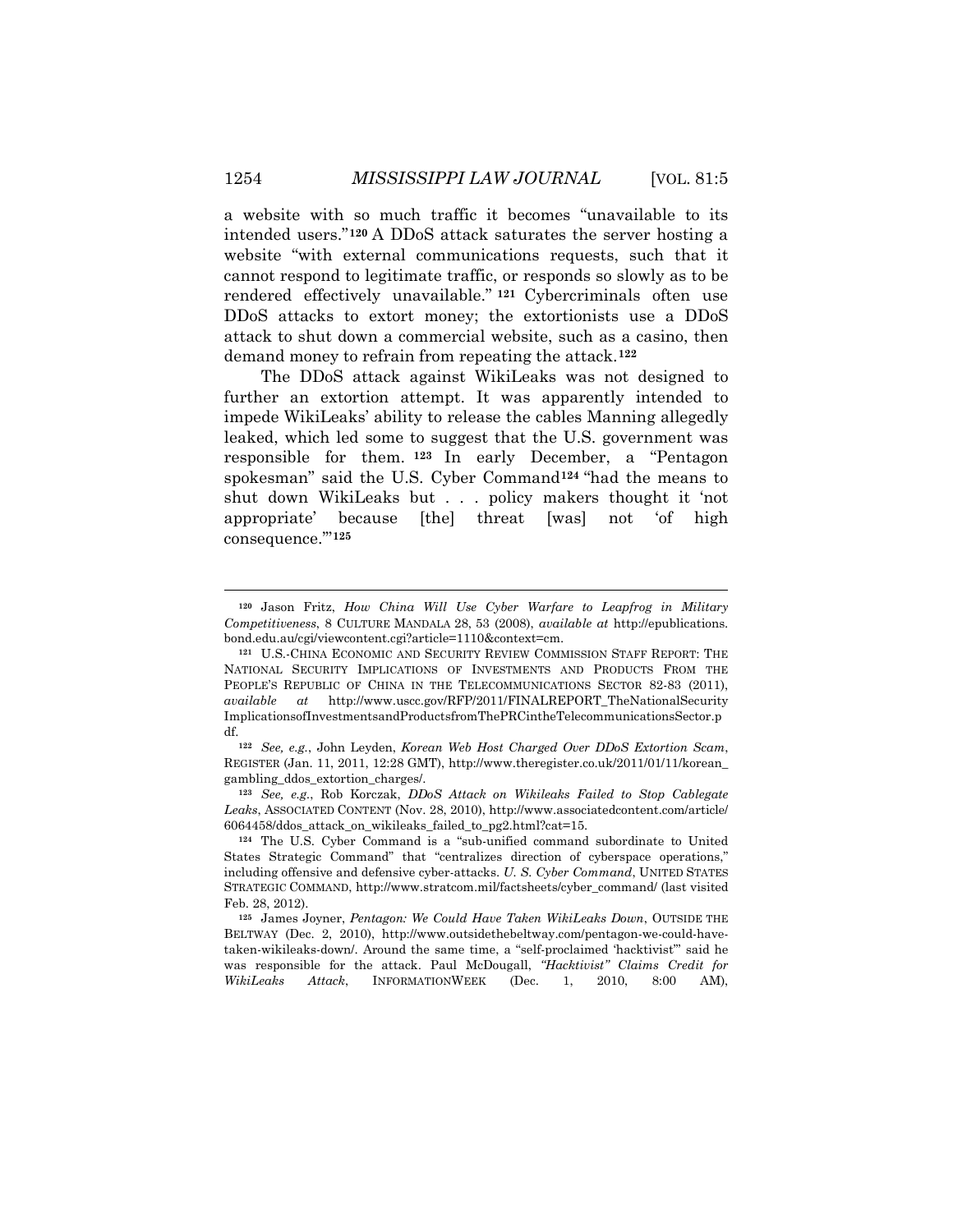When I read about the WikiLeaks DDoS attack, it occurred to me that it might be coming from the U.S. government, which clearly had the motive and means to carry out such an assault. The idea of using DDoS attacks to shut down websites that host objectionable content is far from new: In 2001, then German Interior Minister Otto Schily "suggested that the German government" might use DDoS attacks "to shut down some sites based in the United States."**[126](#page-26-0)** The sites in question were neo-Nazi websites, which provide content that is easily accessible in Germany; disseminating such content is a crime under German law.**[127](#page-26-1)** Germany, of course, never launched such attacks; I suspect Schily's suggestion was simply the product of an understandable frustration at being unable to persuade U.S. authorities to block the sites or otherwise prevent the content they provide from being available to German citizens.

While the U.S. government may not have been responsible for the DDoS attack against WikiLeaks, this does not mean it cannot, and will not, use such attacks in the future. If the remarks of the "Pentagon spokesman" were reported correctly, the U.S. did not launch a DDoS attack against WikiLeaks because it did not deem the "harm" being inflicted by the release of the confidential (but not classified) cables significant enough to warrant such a response. It is therefore logical to infer that the United States *will* use a DDoS attack—or DDos attacks—to respond to the release of information or to other activity that inflicts "harm" significant enough to justify such a response. The likelihood of the United States resorting to DDoS attacks probably increases in proportion to the egregiousness of the "harm" being inflicted and the unavailability of alternative remedies.

The U.S. government's use of DDoS attacks to respond to "harm" being inflicted by online activity raises a number of legal issues, including the possibility that the attacks could be

http://www.informationweek.com/news/cloud-computing/software/showArticle.jhtml? articleID=228400244.

<span id="page-26-0"></span>**<sup>126</sup>** Steve Kettmann, *Nebraksa Neo-Nazi Irks German Pol*, WIRED (Jan. 10, 2002), http://www.wired.com/politics/law/news/2002/01/49566.

<span id="page-26-1"></span>**<sup>127</sup>** *See* STRAFGESETZBUCH [StGB] [PENAL CODE] Nov. 13, 1998, BUNDESGESETZBLATT [BGBL. I] 3322, as amended, §§ 86 & 86a (Ger.).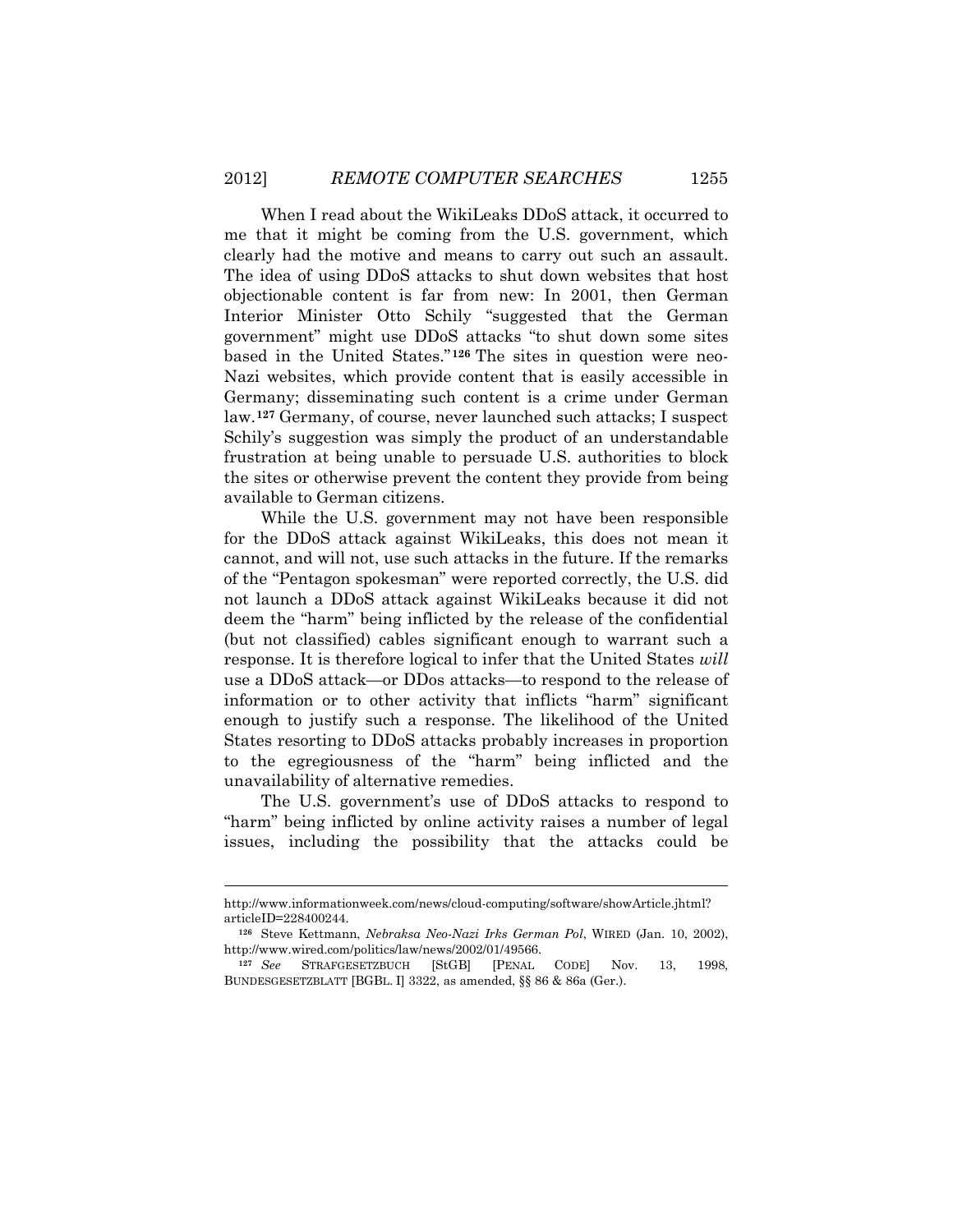construed as offensive cyber-warfare.**[128](#page-27-0)** That, however, is not the only possibility: Since warfare has traditionally involved a conflict between nation-states, the U.S. could argue that its using DDoS attacks against a civilian target constituted an exercise of law enforcement authority, rather than a military assault on another sovereign.**[129](#page-27-1)** This argument is the product of what seems to have been a heretofore unrealized possibility: that a nation-state could use what in other circumstances would be military force against a civilian or group of civilians, the activities of which were in no way sponsored by or associated with the interests of a nation-state.**[130](#page-27-2)**

If the use of DDoS attacks against a civilian target—a website that is disseminating classified information or bombarding U.S. targets with computer worms or other damaging data—represented an exercise of domestic law enforcement authority, the use of such attacks would have to comport with the requirements of the Fourth Amendment. That is the issue—the only issue—I will address in the remainder of this Article.**[131](#page-27-3)**

To analyze the Fourth Amendment implications of using DDoS attacks against a civilian target that is located outside the United States, we need to outline a scenario that can provide the basis of our analysis and parse the Fourth Amendment principles that would be implicated by such an attack. For the scenario, we will use a variation of the WikiLeaks case. We will assume that a website located in another country is inflicting "harm" in the United States; the "harm" could involve releasing classified information, but I prefer to focus on something more concrete. We will assume that (i) the external site is attacking U.S. financial institutions; (ii) the attacks erode the stability of the institutions by interfering with normal operations and siphoning money from them; and (iii) the U.S. has asked the government of the country

<span id="page-27-0"></span>**<sup>128</sup>** *See, e.g.*, SUSAN W. BRENNER, CYBERTHREATS: THE EMERGING FAULT LINES OF THE NATION STATE 65-70 (2009) [hereinafter BRENNER, CYBERTHREATS]. Since the attacks target computers and servers located in the territory of another nation-state, they could be analogized to the Japanese bombing of Pearl Harbor or Hitler's invading Poland. *See id.*

**<sup>129</sup>** *Id.*

<span id="page-27-3"></span><span id="page-27-2"></span><span id="page-27-1"></span>**<sup>130</sup>** *See, e.g.*, BRENNER, CYBERTHREATS, *supra* note 128, at 235-38; *see generally id.* at 105-09.

**<sup>131</sup>** For an analysis of the cyberwarfare issues, see *id.* at 65-70.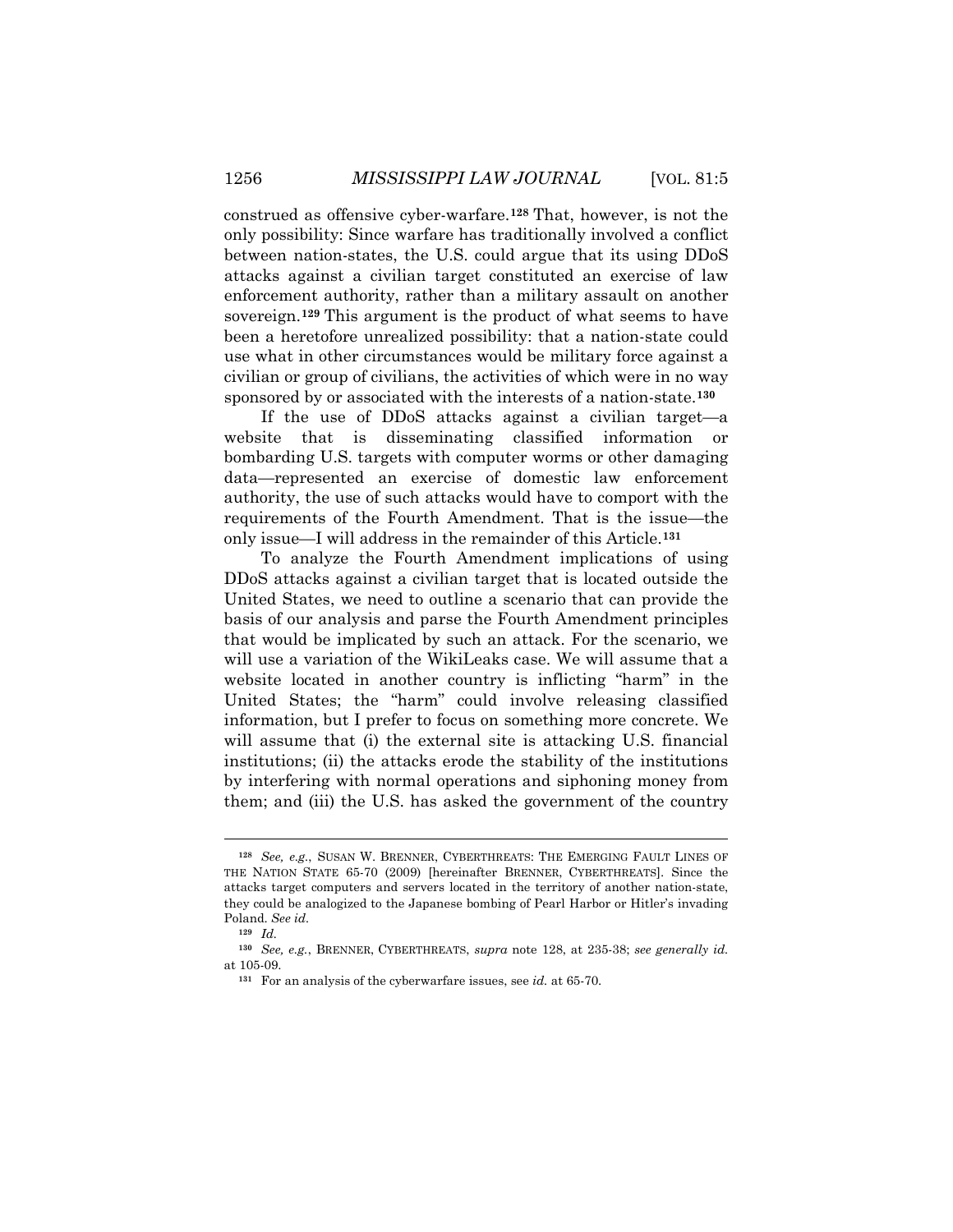in which the site is located for assistance in stopping the attacks and apprehending the perpetrators, but the government has refused to intervene.

Since the attacks target civilian entities, the responsibility for responding to them lies with civilian law enforcement. We will assume the FBI takes the lead in dealing with this situation. We will also assume that the FBI decides the best way to respond to the "harm" being inflicted by the external site is to use DDoS attacks to shut the site down.

The legal issue we then need to address is whether using DDoS attacks to shut down an external website implicates the Fourth Amendment. It presumably does not: The Supreme Court has held that the Fourth Amendment protects "the people of the United States against arbitrary action by their own Government," but in no way "restrain[s] the Federal Government's actions against aliens outside United States territory."**[132](#page-28-0)** And in *United States v. Gorshkov,* a federal judge held that FBI agents do not violate the Fourth Amendment by accessing a Russian computer and downloading data without being authorized to do so.**[133](#page-28-1)**

We could end this analysis by deciding there is no need to address the Fourth Amendment implications of using DDoS attacks against an external website. That is probably what a court would do. However, I think it is useful to proceed by considering how the Fourth Amendment *could* apply to actions taken in the virtual world of cyberspace. I think such a consideration is a useful exercise because U.S. courts may well find it necessary to revise the interpretation that limits the applicability of the Fourth Amendment to extraterritorial actions, at least when those actions involve the use of cyberspace.**[134](#page-28-2)**

 $\ddot{\phantom{a}}$ 

<span id="page-28-2"></span>**<sup>134</sup>** Aside from other considerations, courts may decide to revise the rule because of the tensions it can cause with other countries. *See, e.g.*, Mike Brunker, *FBI Agent* 

<span id="page-28-0"></span>**<sup>132</sup>** United States v. Verdugo-Urquidez, 494 U.S. 259, 260 (1990); *see supra* note 41 and accompanying text.

<span id="page-28-1"></span>**<sup>133</sup>** *See supra* notes 107-08 and accompanying text. As noted earlier, the judge held that the FBI's actions were justified by the exigent circumstances exception to the Fourth Amendment's warrant requirement. United States v. Gorshkov, No. CR00- 550C, 2001 WL 1024026, at \*4 (W.D. Wash. May 23, 2001)*.* He also held that the Fourth Amendment did not apply to the FBI agents' actions because the Russian computer was not in the United States and was not owned by a U.S. citizen. *See id.* at \*3.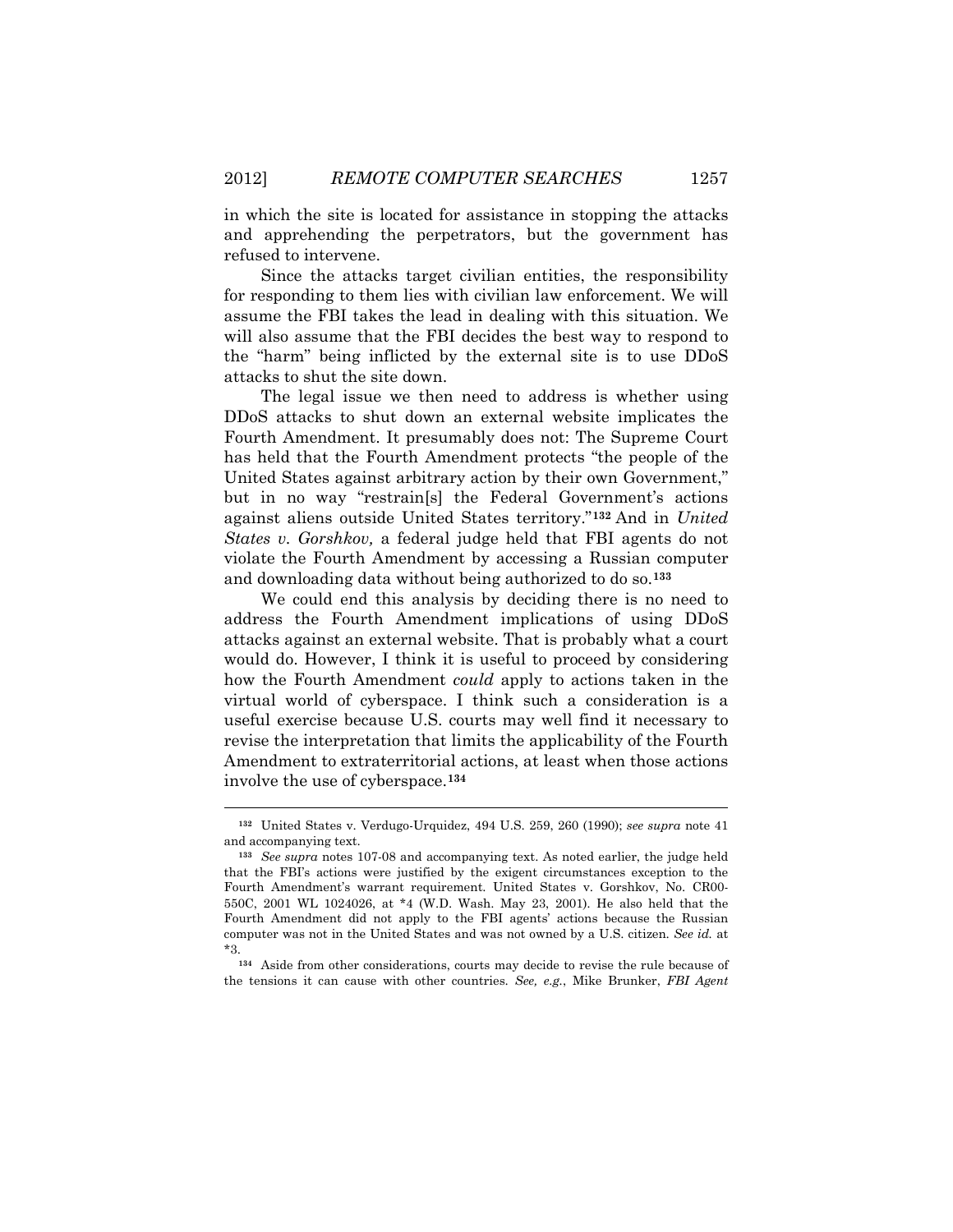We will assume, for the purposes of analysis, that the Fourth Amendment *can* (but does not necessarily) apply to the use of DDoS attacks to shut down an external target that is inflicting "harm" on U.S. citizens.

For the Fourth Amendment to apply to such activity, it must involve a "search" or a "seizure." Since DDoS attacks do not involve accessing—hacking into—the target computers, it does not seem that our hypothesized retaliation would involve a search. That leaves a seizure as the only remaining option. In *U.S. v. Jacobsen*, the Supreme Court held that a seizure of property occurs when "there is some meaningful interference with an individual's possessory interest in that property."**[135](#page-29-0)**

For the purposes of analysis, we will assume that the external website is "property" and is owned by an individual—Mr. X. For a U.S.-launched DDoS attack on the website to constitute a seizure, it would have to meaningfully interfere with Mr. X.'s possessory interest in that site. Since the value—the utility—of a website lies in its functionality, it is logical to assume that shutting down Mr. X's website would interfere with his possessory interest in that property.**[136](#page-29-1)**

The next question is whether the seizure of the website would be reasonable.**[137](#page-29-2)** To be reasonable, the seizure would have to be conducted pursuant to a warrant or to a valid exception to the warrant requirement.**[138](#page-29-3)** If the FBI has time to obtain a warrant, this would be the preferable approach to ensuring that the seizure satisfies the requirements of the Fourth Amendment. If, as seems

 $\ddot{\phantom{a}}$ 

*Charged With Hacking*, MSNBC (Aug. 15, 2002), http://www.msnbc.msn.com/id/ 3078784/ns/news-internet\_underground/.

**<sup>135</sup>** 466 U.S. 109, 113 (1984) (footnote omitted).

<span id="page-29-1"></span><span id="page-29-0"></span>**<sup>136</sup>** Federal courts have held, for example, that an officer's killing someone's dog constitutes a Fourth Amendment seizure. *See, e.g.*, Brown v. Muhlenberg, 269 F.3d 205, 210 (3d Cir. 2001). Since a DDoS attack does not permanently take a website offline, it would not constitute this type of absolute seizure, i.e., a complete deprivation of the property, but would constitute a meaningful "interference" with the property.

<span id="page-29-2"></span>**<sup>137</sup>** *See, e.g.*, United States v. Ramirez, 523 U.S. 65, 71 (1998) ("The general touchstone of reasonableness which governs Fourth Amendment analysis . . ." encompasses damage to property.).

<span id="page-29-3"></span>**<sup>138</sup>** *See, e.g.*, Menotti v. City of Seattle, 409 F.3d 1113, 1154 (9th Cir. 2005). Warrants can authorize the use of force. *See, e.g.*, United States v. Husband, 226 F.3d 626, 639-40 (7th Cir. 2000).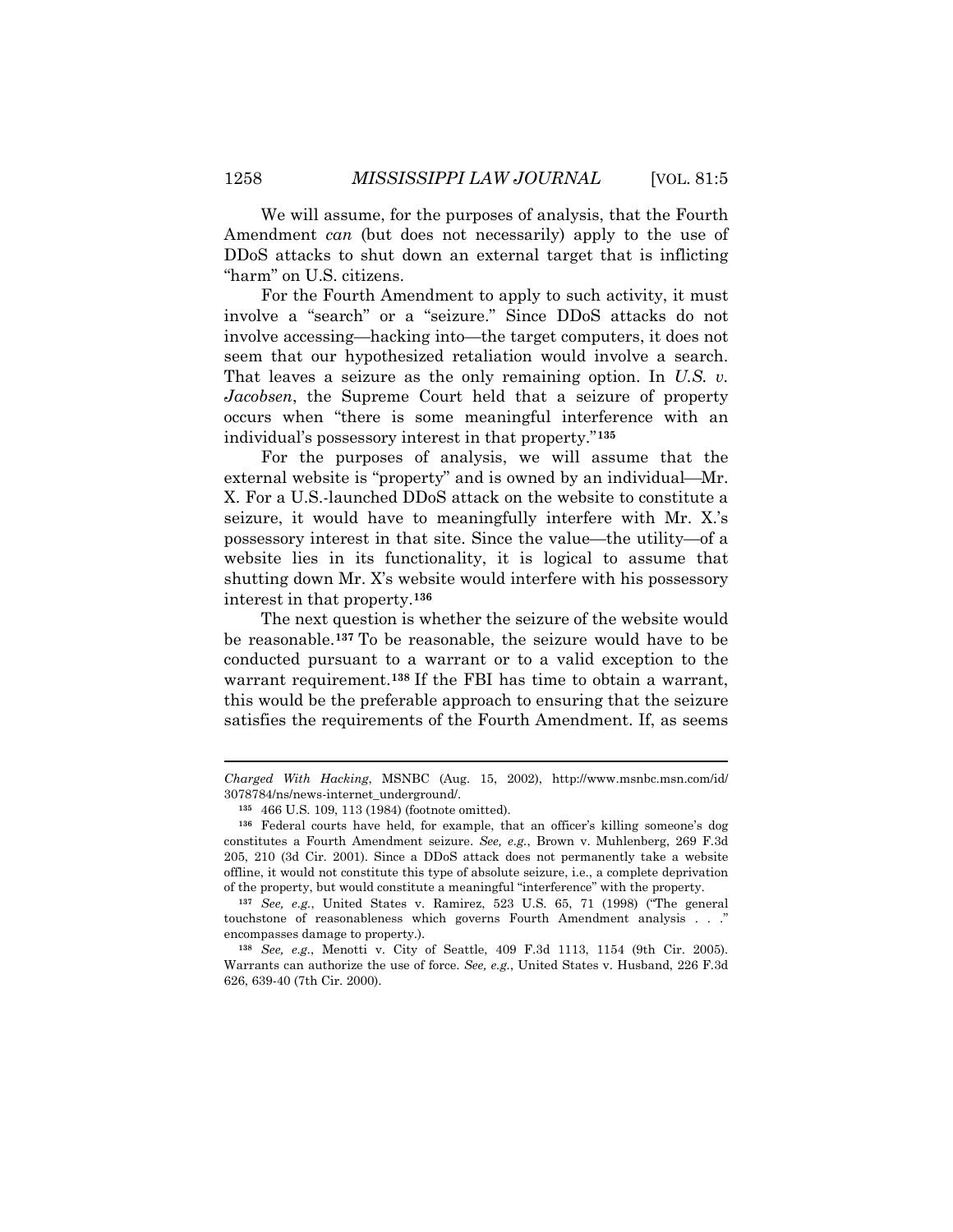more likely, the FBI decides it does not have time to get a warrant but must act quickly, then the agents could presumably rely on the exigent circumstances exception to the warrant requirement as justifying the DDoS attack.**[139](#page-30-0)**

What might be involved in obtaining a DDoS warrant? The FBI agents would have to show they had probable cause to believe the seizure (the DDoS attack) was necessary to prevent and/or interrupt the commission of a federal crime and would have to particularly describe the target of the attack, i.e., Mr. X's website. They could no doubt use methods analogous to those described above, in the discussion of Trojan Horse warrants, to establish both. And, as with a Trojan Horse warrant, the DDoS warrant might also specify the time period for which the attack could be sustained and/or resumed if and when it was terminated or interrupted.**[140](#page-30-1)**

The DDoS attacks might only be an interim measure essentially, a cyber-*Terry* stop of a website. Since it would be difficult, if not impossible, to use DDoS attacks to take Mr. X's site permanently offline, the agents might want to resort to other types of cyber-force to accomplish that goal. They might, for example, want to use computer viruses or worms to destroy the site, which of course would require parsing the requirements for the use of those cyber-weapons and using the relevant Fourth Amendment principles to authorize their use.

## **CONCLUSION**

When I finished the initial draft of this article in the early spring of 2011, the tactics analyzed above both were (at least as far as I knew) still mere possibilities. In April, 2011, the Department of Justice and the FBI launched a joint effort to take down a massive Coreflood botnet.**[141](#page-30-2)**

<span id="page-30-0"></span>**<sup>139</sup>** *See* United States v. Gorshkov, No. CR00-550C, 2001 WL 1024026, at \*4 (W.D. Wash. May 23, 2001).

<span id="page-30-2"></span><span id="page-30-1"></span>**<sup>140</sup>** When the attack(s) finally ended, the agents could return it, together with a description of what was done to execute it, to the magistrate who issued it. *See* FED. R. CRIM. P.  $41(f)(1)(D)$ .

**<sup>141</sup>** As an FBI press release explained: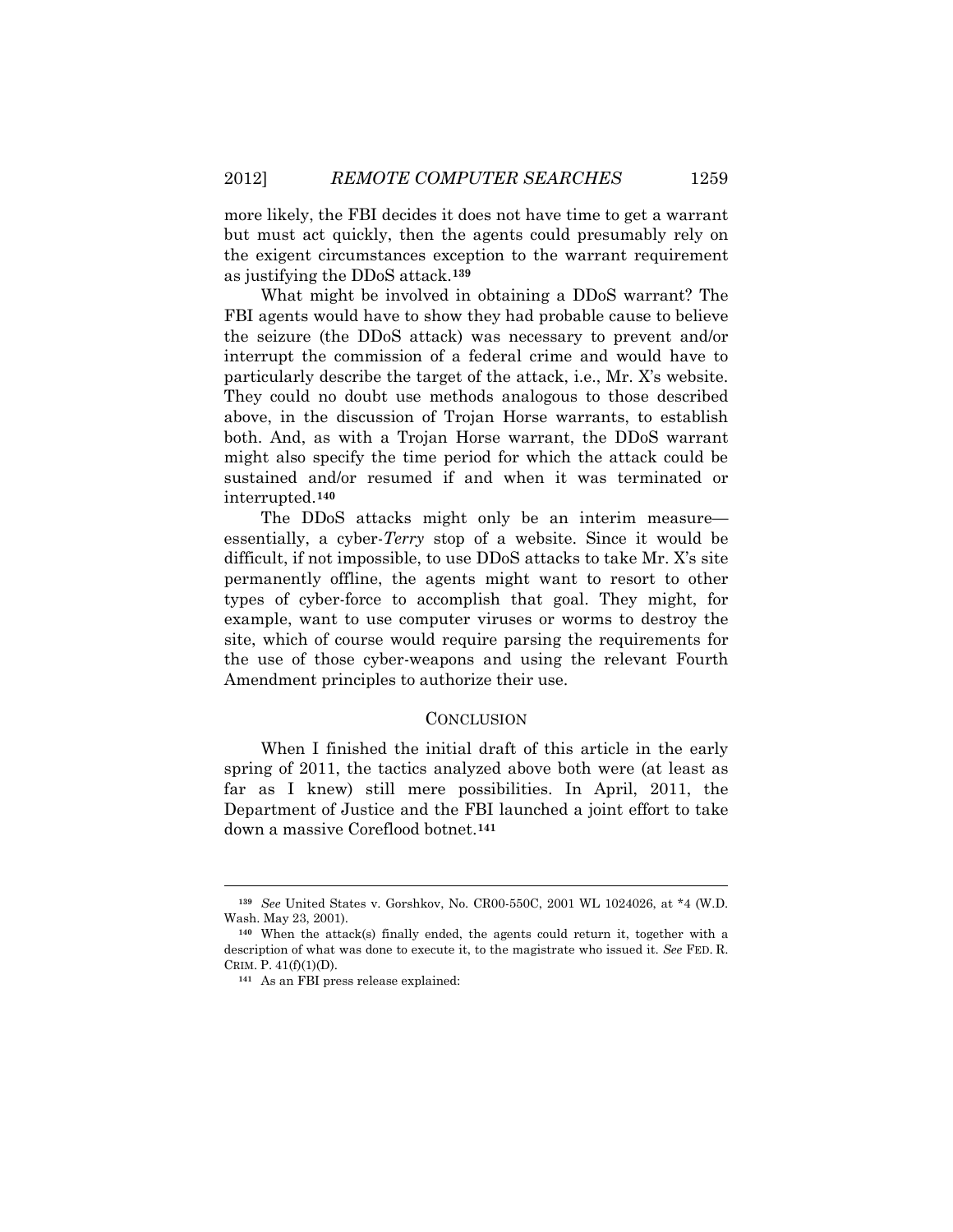As part of that effort, the Department of Justice sought and obtained a temporary restraining order from a federal judge in Connecticut that let a nonprofit entity, working "under law enforcement supervision," seize and replace computer servers being used to operate the botnet with servers controlled by it and by the FBI. **[142](#page-31-0)** The Justice Department's initial filing with the court also noted that this entity, again working "under law enforcement supervision," would "collect the IP addresses of all infected machines communicating with the criminal servers, and send a remote 'stop' command to infected machines to disable the Coreflood malware operating on them."**[143](#page-31-1)**

In the Memorandum of Law the Department of Justice submitted in support of its request for the temporary restraining order, the Department argued that "stop[ping] the Coreflood virus" did not constitute either a search or a seizure under the Fourth Amendment. **[144](#page-31-2)** According to the memorandum, there would be "no cognizable 'search' under the Fourth Amendment" because the government was not seeking authorization to "obtain or record any data that [was] on the infected computers."**[145](#page-31-3)** It also argued that there was no seizure because the steps taken to stop the Coreflood infection would not "meaningfully interfere with a

Botnets are networks of virus-infected computers controlled remotely by an attacker. They can be used to steal funds, hijack identities, and commit other crimes. The botnet in this case involves the . . . Coreflood virus, a key-logging program that allows cyber thieves to steal personal and financial information by recording unsuspecting users' every keystroke. Once a computer or network of computers is infected by Coreflood—infection may occur when users open a malicious e-mail attachment—thieves control the malware through remote servers.

*Botnet Operation Disabled*, FED. BUREAU OF INVESTIGATION (Apr. 14, 2011), http://www.fbi.gov/news/stories/2011/april/botnet\_041411.

<span id="page-31-0"></span>**<sup>142</sup>** Kim Zetter, *With Court Order, FBI Hijacks "Coreflood" Botnet, Sends Kill Signal*, WIRED (Apr. 13, 2011, 6:17 PM), http://www.wired.com/threatlevel/2011/04/ coreflood/.

**<sup>143</sup>** *Id.*; *see supra* note 86 and accompanying text.

<span id="page-31-3"></span><span id="page-31-2"></span><span id="page-31-1"></span>**<sup>144</sup>** *See* Government's Memorandum of Law in Support of Motion for Temporary Restraining Order, Preliminary Injunction, and Other Ancillary Relief at 46, United States v. John Doe, No. 3:11 CV 561 (VLB) (D. Conn. Apr. 12, 2011), *available at* http://www.steptoe.com/assets/attachments/4253.pdf.

**<sup>145</sup>** *Id.* at 46.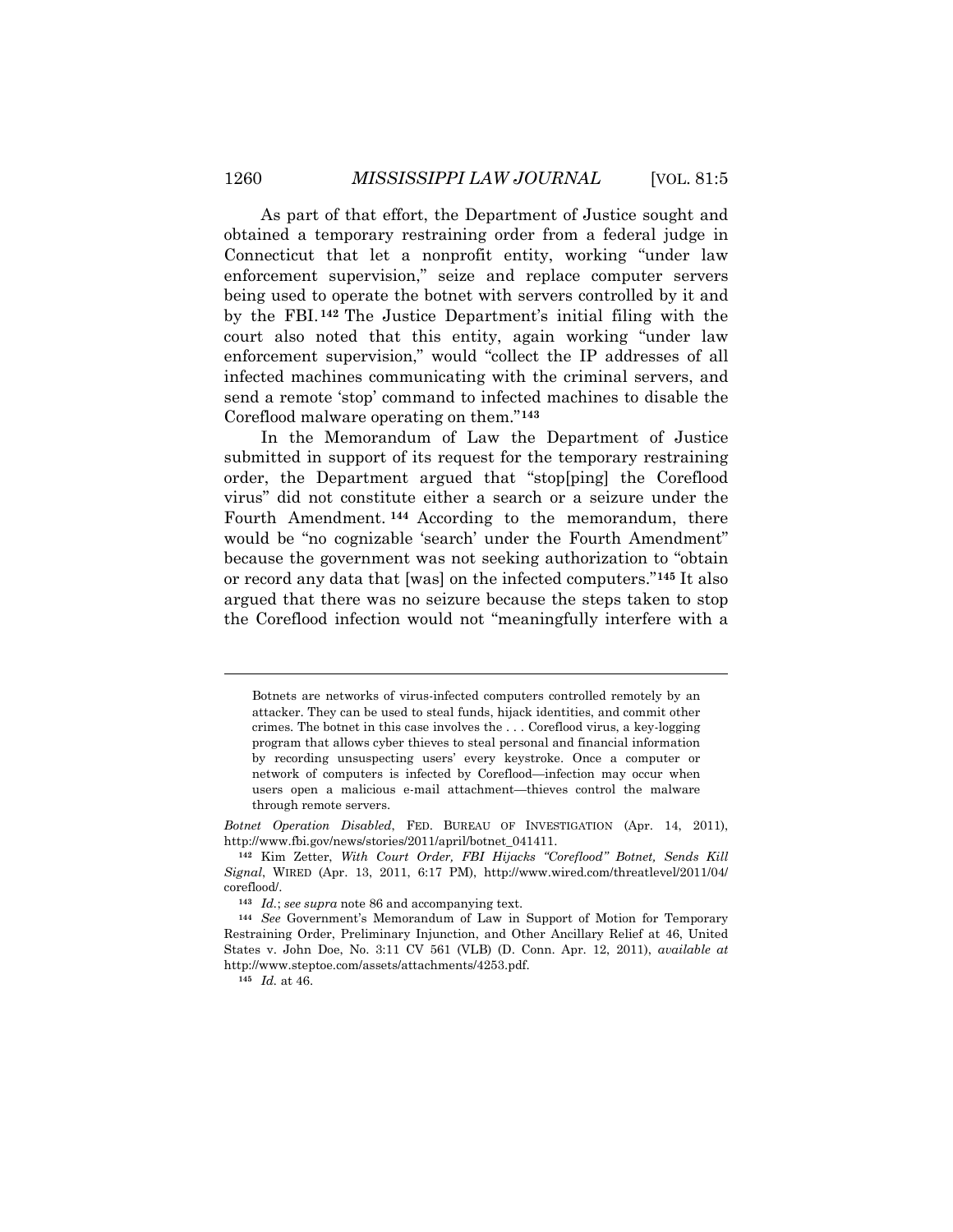computer owner's possessory interests over an infected computer."**[146](#page-32-0)**

As noted above, the Connecticut district court granted the temporary restraining order; eleven days later, the Department of Justice returned to the court, this time asking that the temporary restraining order "be continued as a preliminary injunction."**[147](#page-32-1)** The memorandum submitted in support of this request asked that the authorization provided by the temporary restraining order be continued to allow the remediation efforts undertaken under the original order to continue; it noted that the efforts had significantly reduced the size of the Coreflood botnet, and should continue to do so if the authorization remained in effect.**[148](#page-32-2)**

It also noted that the government intended to begin uninstalling Coreflood "from the computers of Identifiable Victims who provide written consent" to such measures.**[149](#page-32-3)** In what was presumably an acknowledgment of the potential Fourth Amendment implications of such activity, the memorandum explained that the government was "not requesting explicit authorization from the Court" to initiate the uninstallation effort "because the written consent form obviates the need for such authorization."**[150](#page-32-4)** As I write this, the court has not ruled on this request, but I will not be surprised if it is granted.

The U.S. government's 2011 initiative against the Coreflood botnet did not involve the use of Trojan Horse warrants, but I would argue that at least one aspect of it—the process of uninstalling the Coreflood virus from infected computers involved the use of virtual force. The force was not directed at humans, but at a tool—or a weapon—cybercriminals were using to victimize U.S. citizens, among others. We can analogize "entering" the infected computers to eliminate the virus to scenarios in which

<span id="page-32-0"></span>**<sup>146</sup>** *Id.* at 47. The memorandum also argued that eliminating the Coreflood virus from the computers did not constitute a seizure because the virus was an "instrumentality of crime," analogous to contraband. *Id.* at 51.

<span id="page-32-4"></span><span id="page-32-3"></span><span id="page-32-2"></span><span id="page-32-1"></span>**<sup>147</sup>** Government's Supplemental Memorandum In Support of Preliminary Injunction at 15, United States v. John Doe, No. 3:11 CV 561 (VLB) (D. Conn. Apr. 23, 2011), *available at* http://www.justice.gov/opa/documents/coreflood-govt-supp.pdf.

**<sup>148</sup>** *Id.* at 9-15.

**<sup>149</sup>** *Id.* at 12.

**<sup>150</sup>** *Id.* at 12-13.